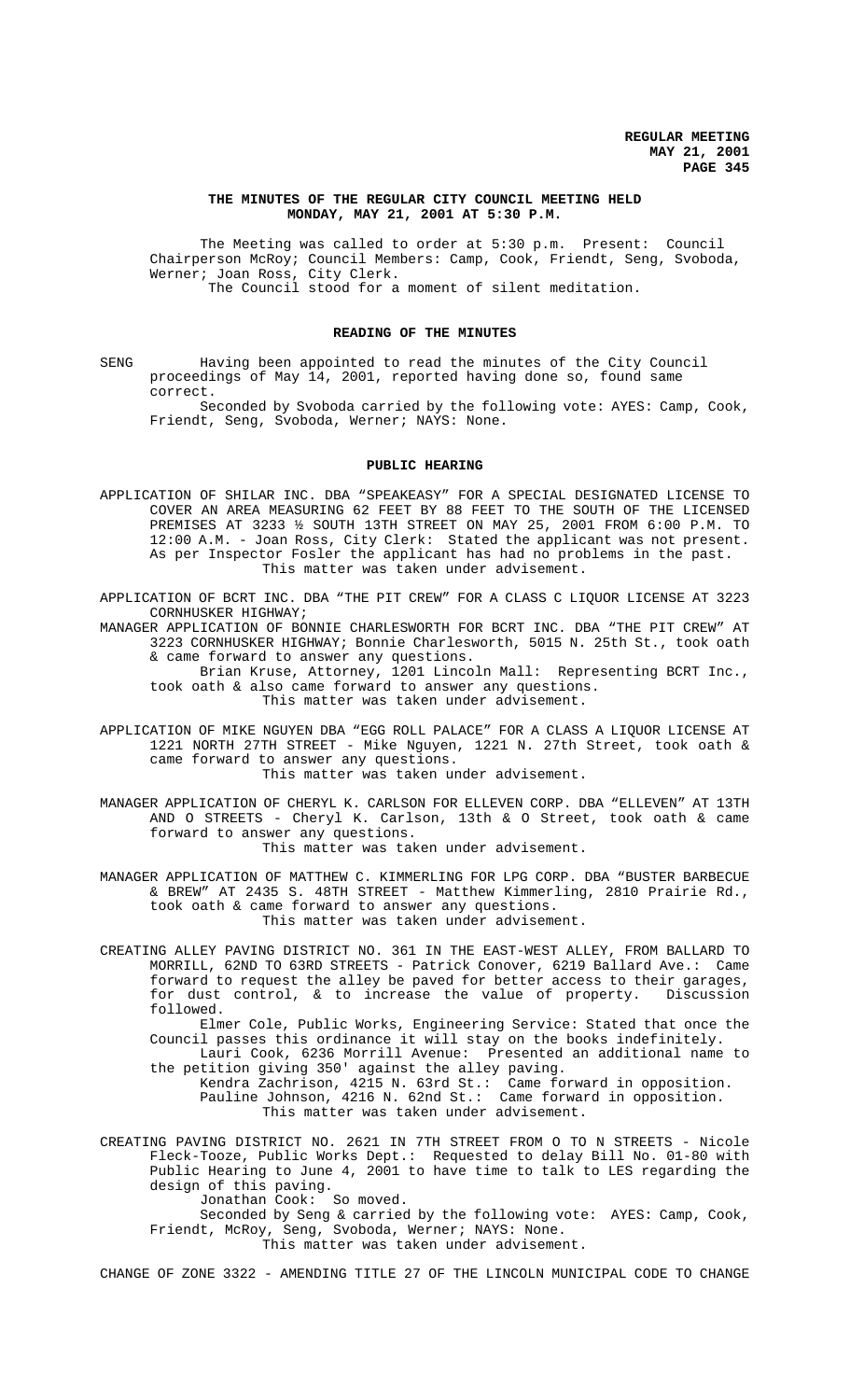"CITY DATA" AND "CITY DATUM" TO "NAVD 1988" TO MAKE THE ZONING ORDINANCE CONSISTENT WITH TITLE 26, AND LAND SUBDIVISION ORDINANCE - Ray Hill, Planning Dept. came forward to answer any questions. This matter was taken under advisement.

ASSESSING PROPERTY OWNERS FOR THE COST OF SNOW REMOVAL BY THE CITY FROM SIDEWALKS ADJACENT TO THEIR PROPERTY DURING THE WINTER OF 2000 - 2001 - Harry Kroos, Public Works Dept.: Requested to amend Bill No. 01R-111 by deleting assessment of property at 2941 NW 8th Street because it's already been paid.

Robert Popkin, 875 S 33rd St.: Expressed concern for the elderly & the young people who can't afford this assessment He asked what the percentage was for those having snow removed by contractors.

Mr. Kroos: Stated that 1,150 complaints were responded to & 45 of those were cleaned by contractors. The Red Cross provides service to clean the sidewalks if they qualify.

Mr. Cook: Verified that these assessments are complaint based & the property owner is notified before any action is taken. Further discussion followed.

Lori Holle-Fonfara, 2547 Woods Blvd.: Owner of property assessed at 811 Charleston Street felt the \$104.00 inspection fee was excessive & should be stated in the municipal code.

James Bailey, 3944 Sumner: Stated he cleaned the sidewalk, but the snow plows pushed snow back onto the sidewalks.

David Nesladek, 1387 Ridgerow, West Point, NE: He requested that his partner, who lives in Lincoln, receive the notice instead of himself so his partner could take care of the snow removal when notified.

Dan Trainor, 5619 Longhorn Circle: Owner of property at 6301 & 6305 S. 28th St., a duplex, requested removing one of the inspection fees of \$104.00 that was charged for each duplex because it's only one unit. Discussion followed.

Mr. Camp: Moved to delete the second \$104.00 inspection fee.

Seconded by Cook & carried by the following vote: AYES: Camp, Cook, Friendt, McRoy, Seng, Svoboda, Werner; NAYS: None.

Craig Groat, 4935 Huntington Ave.: Stated that he has complained 5 or 6 times about property next to him that fails to clean snow from their sidewalks each winter & the City never responds. Discussion followed. This matter was taken under advisement.

ACCEPTING THE REPORT OF NEW AND PENDING CLAIMS AGAINST THE CITY AND APPROVING DISPOSITION OF CLAIMS AS SET FORTH THEREIN FOR THE PERIOD OF APRIL 1 - 15, 2001. (CLAIM OF ERIKA DAVIS) - Harry Kroos, Sidewalk Inspector: Reported that the sidewalk of concern shows no need for repair.

Lin Quenzer, Ombudsman for City of Lincoln: Stated Harry Kroos, the witness to the accident & herself inspected the exact spot of the accident & found nothing indicating responsibility of the City for this accident. Discussion followed.

This matter was taken under advisement.

APPROVING AN INTERLOCAL AGREEMENT BETWEEN THE CITY AND THE RAILROAD

TRANSPORTATION SAFETY DISTRICT FOR THE FUNDING OF THE ANTELOPE VALLEY PROJECT - PHASE I - Nicole Fleck-Tooze, Public Works Dept.: Stated that this gives political subdivisions authority to share finances & is for continued participation for the RTSD w/the City.

This matter was taken under advisement.

APPROVING AN INTERLOCAL GAS PURCHASING CONSORTIUM AGREEMENT BETWEEN THE CITY, LANCASTER COUNTY, THE PUBLIC BUILDING COMMISSION, THE DISTRICT ENERGY CORPORATION, AND LINCOLN PUBLIC SCHOOLS FOR A CONTINUED GAS PURCHASING CONSORTIUM, TO PURSUE COST REDUCTION STRATEGIES AND COST SAVINGS, FOR A FOUR-YEAR PERIOD - Allen Hersh, Peoples Natural Gas: Commented about the gas consortium & the role that People's Natural Gas plays in the transportation of gas supplies for the group. Discussion followed. This matter was taken under advisement.

APPROVING AN AMENDMENT TO THE INTERLOCAL AGREEMENT BETWEEN THE CITY AND COUNTY RELATING TO THE LINCOLN-LANCASTER WOMEN'S COMMISSION TO REDUCE THE LENGTH OF A TERM FROM THREE TO TWO YEARS, INCREASE REAPPOINTMENT TERMS FROM ONE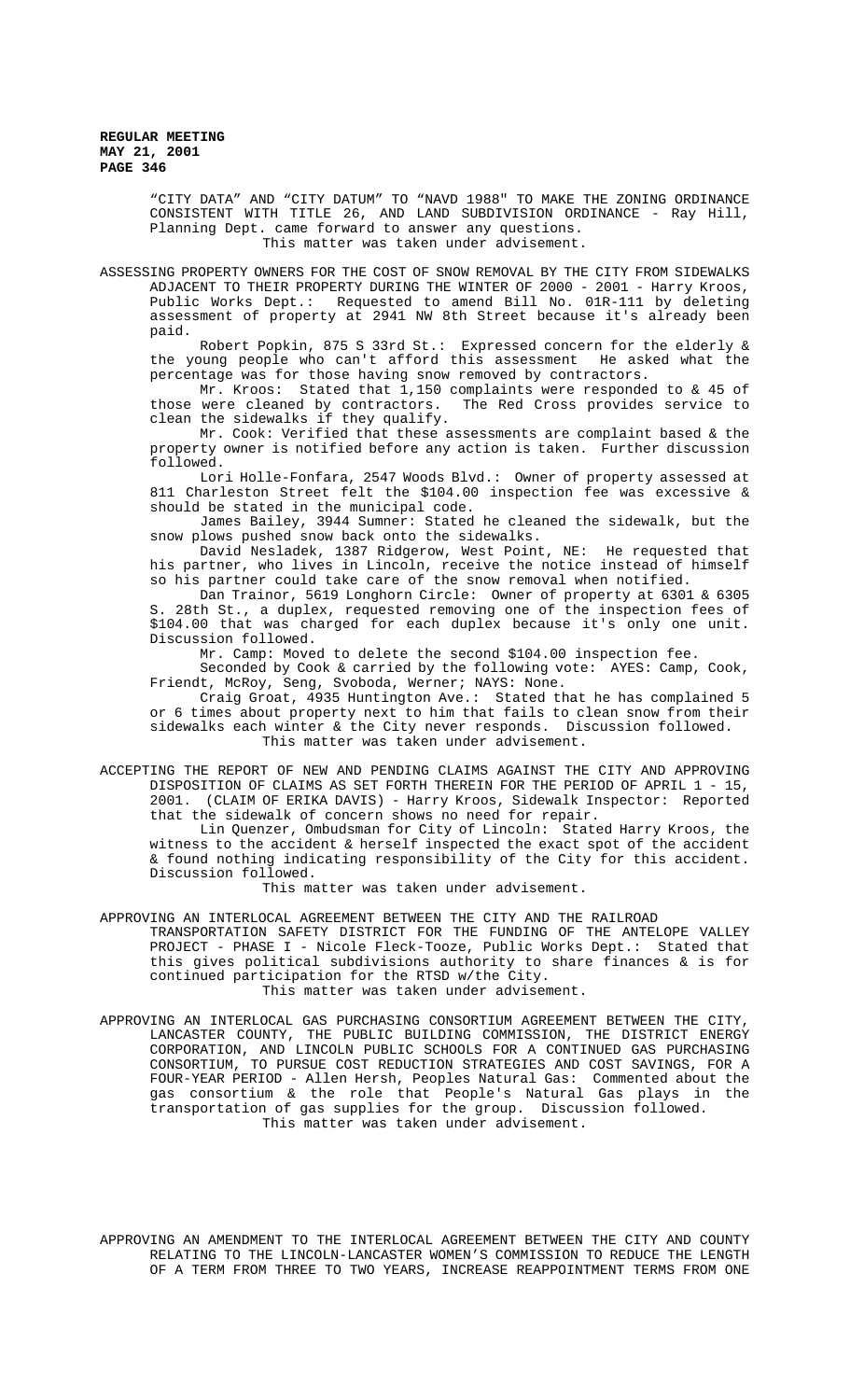ADDITIONAL TERM TO TWO ADDITIONAL TERMS AND TO PROVIDE FOR APPOINTMENTS BY THE MAYOR - Bonnie Coffey, Lincoln Lancaster Women's Commission: Came forward to explain that these changes are to clean up the language & to answer any questions. Discussion followed. This matter was taken under advisement.

SPECIAL PERMIT 1912 - APPLICATION OF MICHAEL RAASCH TO PERMIT THE SALE OF ALCOHOLIC BEVERAGES FOR CONSUMPTION OFF THE PREMISES AT 1502 WEST O STREET - Michael Raasch, 9200 Satillo Rd.: Came forward to answer any questions. This matter was taken under advisement.

SPECIAL PERMIT 1903 - APPEAL OF MOHAMED DAHAB AND DEBRA DAHAB FROM THE PLANNING COMMISSION APPROVAL OF SPECIAL PERMIT 1903 FOR AUTHORITY TO CONSTRUCT A 68' TALL WIRELESS COMMUNICATIONS FACILITY ON PROPERTY GENERALLY LOCATED AT SOUTH 37TH STREET AND HIGH STREET - Debra Dahab, 3211 Weaver Lane: Came forward in opposition. Discussion followed.

Roger Refler, 3221 Weaver Lane: Came forward in opposition.

Jennifer Dam, Planning Dept.: Came forward to answer questions & discussion followed.

Jill Bazell, 910 N 43rd Ave, Omaha, NE, Real Estate Mgr. for Qwest: Came forward to give a brief overview of the site & address some of the concerns brought up by the neighbors. Discussion followed.

Mohamed Dahab, 3211 Weaver Lane: Came forward in rebuttal to previous discussion. More discussion followed.

This matter was taken under advisement.

APPROVING THE USE OF PUBLIC RIGHT-OF-WAY BY SHAWN PODRAZA FOR THE INSTALLATION OF A REPLACEMENT RETAINING WALL AT 548 NORTH 24TH STREET - Shawn Podraza, 548 N. 24th St.: Came forward to explain the replacement retaining wall & answer any question. Discussion followed.

This matter was taken under advisement.

# \*\* 7:55 P.M. TOOK BREAK\*\* \*\* \*\* \*\* 8:08 P.M. RECONVENED\*\*

#### **MISCELLANEOUS BUSINESS**

Craig Groat, 4935 Huntington Ave.: Came forward to discuss the need for the City to hire a qualified Traffic Engineer. He played a tape of Tom Bronze, President of the National Assn. of Transportation Engineers discussing this concern.

This matter was taken under advisement.

#### **ORDINANCES - 3RD READING**

APPROVING THE STREET NAME FOR THE STREET EXTENDING SOUTH FROM FLETCHER AVENUE TO THE UNION PACIFIC RAILROAD (WEST OF HIGHLANDS GOLF COURSE) AS N.W. 20TH STREET - CLERK read an ordinance, introduced by Jonathan Cook, naming the street which extends south from Fletcher Avenue to the Union Pacific Railroad, west of Highlands Golf Course, as N.W. 20th Street, as recommended by the Street Name Committee, the third time.

COOK Moved to pass ordinance as read.

Seconded by Seng & carried by the following vote: AYES: Camp, Cook, Friendt, McRoy, Seng, Svoboda, Werner; NAYS: None.

The ordinance, being numbered **#17854**, is recorded in Ordinance Book 24, Page

AMENDING TITLE 4 OF THE LINCOLN MUNICIPAL CODE RELATING TO BOARDS AND COMMISSIONS BY REPEALING CHAPTER 4.12, ECONOMIC DEVELOPMENT COMMISSION, CHAPTER 4.32, SPORTS INDUSTRY COMMISSION, AND CHAPTER 4.44, CIVIL DEFENSE PROGRAM, WHICH COMMISSIONS AND PROGRAMS ARE OBSOLETE - CLERK read an ordinance, introduced by, Jonathan Cook, amending Title 4 of the Lincoln Municipal Code relating to Boards and Commissions by repealing Chapter 4.12, Economic Development Commission, Chapter 4.32, Sports Industry Commission, and Chapter 4.44, Civil Defense Program, as said commissions and program are obsolete, the third time.

COOK Moved to pass ordinance as read.

Seconded by Seng & carried by the following vote: AYES: Camp, Cook, Friendt, McRoy, Seng, Svoboda, Werner; NAYS: None.

The ordinance, being numbered **#17855**, is recorded in Ordinance Book 24, Page

# **SPECIAL PERMITS**

SPECIAL PERMIT 1912 - APPLICATION OF MICHAEL RAASCH TO PERMIT THE SALE OF ALCOHOLIC BEVERAGES FOR CONSUMPTION OFF THE PREMISES AT 1502 WEST O STREET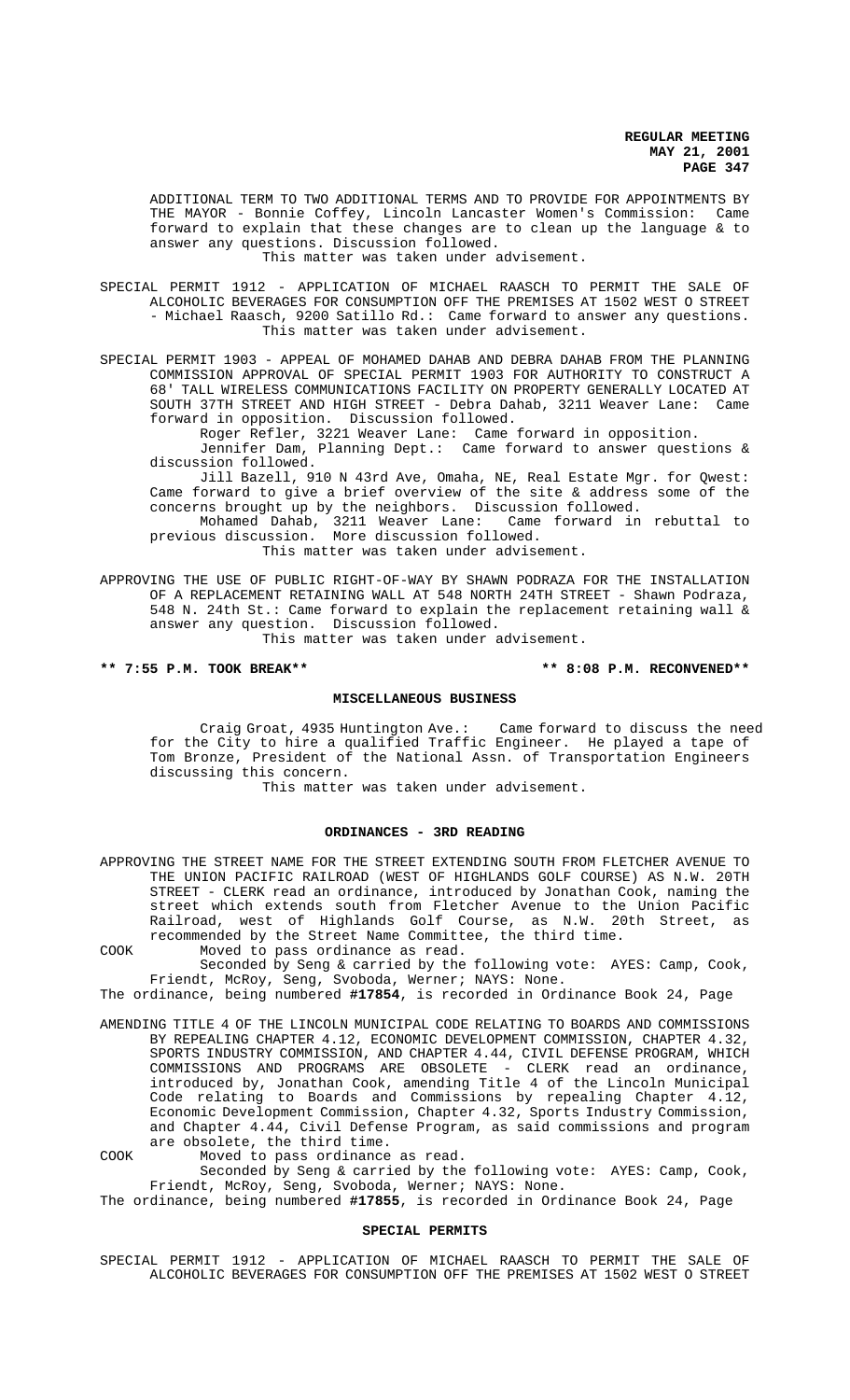- CLERK read the following resolution, introduced by Coleen Seng, who moved its adoption:<br>A-80861 WHEREAS, Mich

WHEREAS, Michael Raasch has submitted an application designated as Special Permit No. 1912 for authority to sell alcoholic beverages for consumption off the premises at Buggy Bath West Convenience Store at 1502 West O Street, legally described as:

Lot 5, except the south 27 feet thereof, and all of Lot

4, Block 13, Woods Bros. Lakeview Acres, Lincoln,

Lancaster County, Nebraska; and

WHEREAS, the real property adjacent to the area included within the site plan for this permit to sell alcoholic beverages for consumption off the premises will not be adversely affected; and

WHEREAS, said site plan together with the terms and conditions hereinafter set forth are consistent with the intent and purpose of Title 27 of the Lincoln Municipal Code to promote the public health, safety, and general welfare.

NOW, THEREFORE, BE IT RESOLVED by the City Council of the City of Lincoln, Nebraska:

That the application of Michael D. Raasch, hereinafter referred to as "Permittee", to sell alcoholic beverages for consumption off the premises on property legally described above be and the same is hereby granted under the provisions of Section 27.63.685 of the Lincoln Municipal Code upon condition that operation of said licensed premises be in strict compliance with said application, the site plan, and the following additional express terms, conditions, and requirements:

1. This permit approves the sale of alcoholic beverages for consumption off the premises.<br>2. The site plan acco

The site plan accompanying this permit shall be the basis for all interpretations of setbacks, yards, location of parking and circulation elements, and similar matters.

3. The terms, conditions, and requirements of this resolution shall be binding and obligatory upon the Permittee, his successors, and assigns. The building official shall report violations to the City Council which may revoke the special permit or take such other action as may be necessary to gain compliance.<br>4. The Permittee shall sig

The Permittee shall sign and return the City's letter of acceptance to the City Clerk within 30 days following approval of the special permit, provided, however, said 30-day period may be extended up to six months by administrative amendment. The City Clerk shall file a copy of the resolution approving the special permit and the letter of acceptance with the Register of Deeds, filing fees therefor to be paid in advance by the Permittee.

# Introduced by Coleen Seng

Seconded by Cook & carried by the following vote: AYES: Camp, Cook, Friendt, McRoy, Seng, Svoboda, Werner; NAYS: None.

SPECIAL PERMIT 1903 - APPEAL OF MOHAMED DAHAB AND DEBRA DAHAB FROM THE PLANNING COMMISSION APPROVAL OF SPECIAL PERMIT 1903 FOR AUTHORITY TO CONSTRUCT A 68' TALL WIRELESS COMMUNICATIONS FACILITY ON PROPERTY GENERALLY LOCATED AT SOUTH 37TH STREET AND HIGH STREET - PRIOR to reading:

- SENG Moved to delay action on Bill No. 01R-120 for two weeks to 6/4/01. Seconded by Camp & carried by the following vote: AYES: Camp, Cook, Friendt, McRoy, Seng, Svoboda, Werner; NAYS: None.
- SPECIAL PERMIT 1887 APPLICATION OF WEST POINT, L.L.C. TO DEVELOP 230,000 SQ. FT. OF COMMERCIAL USES, WITH WAIVERS OF PUBLIC SIDEWALKS ON THE NORTH SIDE OF WEST O STREET AND THE EAST SIDE OF N.W. 40TH STREET, AND REDUCTION OF THE FRONT AND SIDE YARD SETBACKS ON PROPERTY GENERALLY LOCATED AT THE NORTHEAST CORNER OF N.W. 40TH STREET AND WEST O STREET - PRIOR to reading: SENG Moved to delay action on Bill No. 01R-121 for two weeks to 6/4/01. Seconded by Camp & carried by the following vote: AYES: Camp, Cook, Friendt, McRoy, Seng, Svoboda, Werner; NAYS: None.

#### **PETITIONS**

PETITION TO VACATE PUBLIC WAY OF THE EAST 20 FEET OF SOUTH 120TH STREET ADJACENT LOTS 6 & 7, BLOCK 241 OF THE ORIGINAL PLAT SUBMITTED BY STEVEN & BETTY NELSON & AILEEN ELIKER - CLERK presented said petition which was referred to the Law Dept.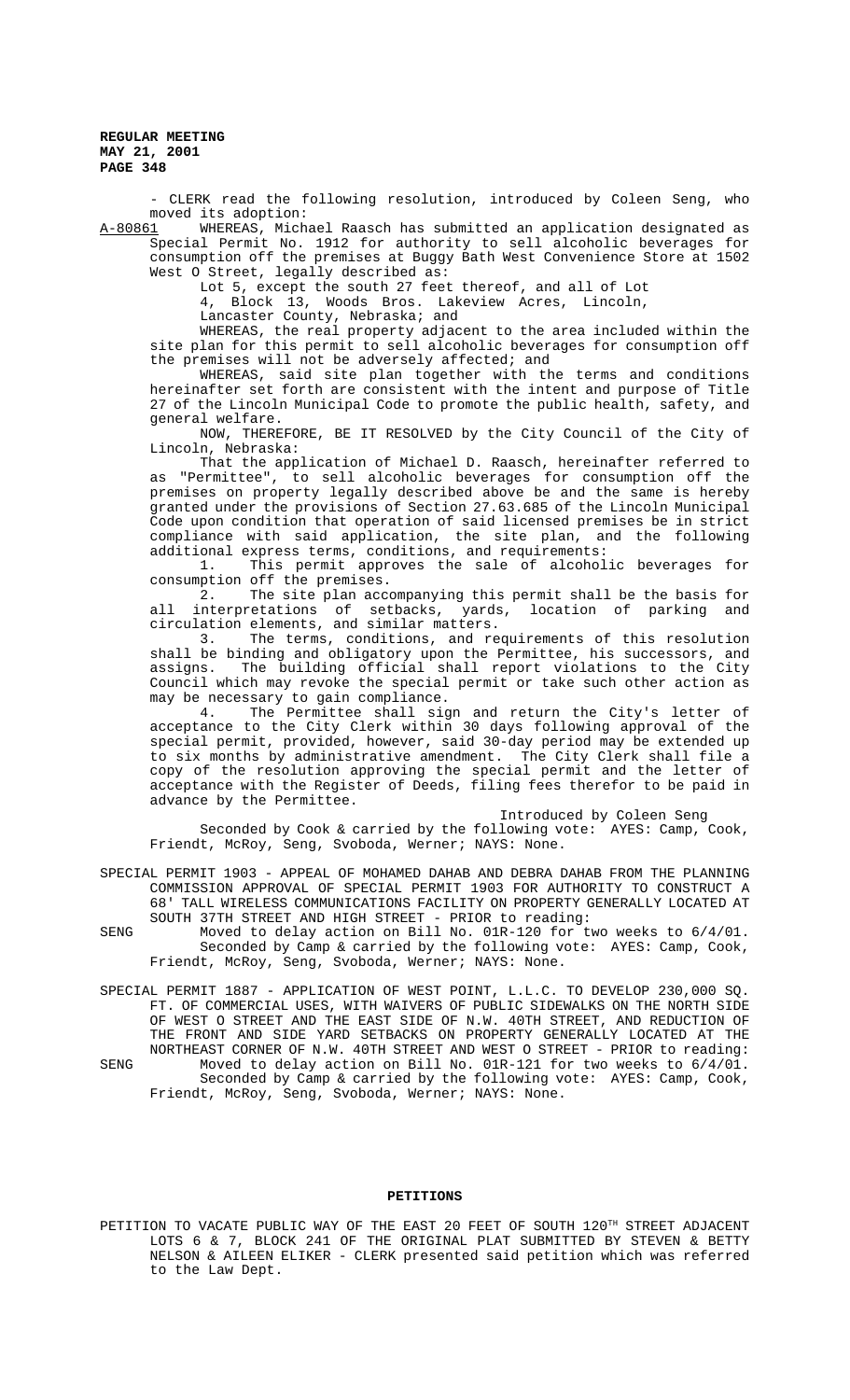- PETITION TO VACATE PUBLIC WAY ALL OF THE NORTH-SOUTH ALLEY IN BLOCK 68, UNIVERSITY PLACE SUBMITTED BY MARY HEPBURN O'SHEA - CLERK presented said petition which was referred to the Law Dept.
- PETITION TO VACATE PUBLIC WAY THE WEST "C" STREET STUB FROM THE EAST RIGHT-OF-WAY LINE OF SOUTHWEST 6<sup>TH</sup> STREET TO THE WEST LINE OF OUTLOT "A" IMS ADDITION SUBMITTED BY ELMER A. WESSELL - CLERK presented said petition which was referred to the Law Dept.

#### **THE FOLLOWING WERE REFERRED TO PLANNING DEPT.:**

Change of Zone HP69 - App. of David L. Johnson , Pres. of Rape/Spouse Abuse Crisis Center as a landmark designation for the Pace-Woods House at 2545 N St.

Change of Zone 3279 - App. of Carl R. & Vicki A Schmidt from Ag to AGR on property at S. 70<sup>th</sup> & Countryview.

Change of Zone 3313 - App. of Engineering Design Consultants from R-3 to H-3 on property at N. 27<sup>th</sup> St. & Whitehead Dr.

Special Permit No. 1868 - Carl R & Vicki A. Schmidt for a Community Unit Plan on property at S. 70<sup>th</sup> & Countryview.

Special Permit No. 1914 - App. of David Johnson, Pres. of Rape/Spouse Abuse Crisis Center to operate a non-profit rape & domestic violence crisis center (no lodging) at 2545 N. Street.

Special Permit No. 1915 - App. of Steven L. Oldham to install a roof-mounted steeple on property at  $31^{st}$  & Old Cheney Rd.

#### **REPORTS OF CITY OFFICERS**

CLERK'S LETTER & MAYOR'S APPROVAL OF ORDINANCES & RESOLUTIONS PASSED ON May 14, 2001 - CLERK presented said report which was placed on file in the Office of the City Clerk. **(27-1)**

INVESTMENT OF FUNDS - CLERK read the following resolution, introduced by Coleen Seng, who moved its adoption:<br>**A-80871** BE IT HEREBY RESOLVED E

BE IT HEREBY RESOLVED BY THE CITY COUNCIL of the City of Lincoln, Nebraska:

That the attached list of investments be confirmed and approved, and the City Treasurer is hereby directed to hold said investments until maturity unless otherwise directed by the City Council. (Investments from May 7 to 11, 2001.)

Introduced by Coleen Seng

 Seconded by Camp & carried by the following vote: AYES: Camp, Cook, Friendt, McRoy, Seng, Svoboda, Werner; NAYS: None.

REPORT FROM CITY TREASURER OF CASH ON HAND AS OF CLOSE OF BUSINESS APRIL 30, 2001 - CLERK presented said report which was placed on file in the Office of the City Clerk.

ORDERING ALLEY PAVING DISTRICT NO. 359 CONSTRUCTED IN THE EAST-WEST ALLEY FROM 47TH TO 48TH STREET, LOWELL AVE. TO PRESCOTT AVE. - CLERK read the

following resolution, introduced by Coleen Seng, who moved its adoption: A-80856 WHEREAS a majority petition has been submitted by the owners of record title, representing a majority of the front footage of the property directly abutting upon the alley in Alley Paving District No. 359, being East/West Alley, 47th Street to 48th Street, Lowell Avenue to Prescott Avenue, and have been filed with the City Clerk, petitioning for the construction of said alley paving.

THEREFORE BE IT RESOLVED that the Department of Public Works is hereby authorized and directed to proceed with the preparation of detailed plans and specifications and to obtain bids for the said alley paving work in accordance with this resolution.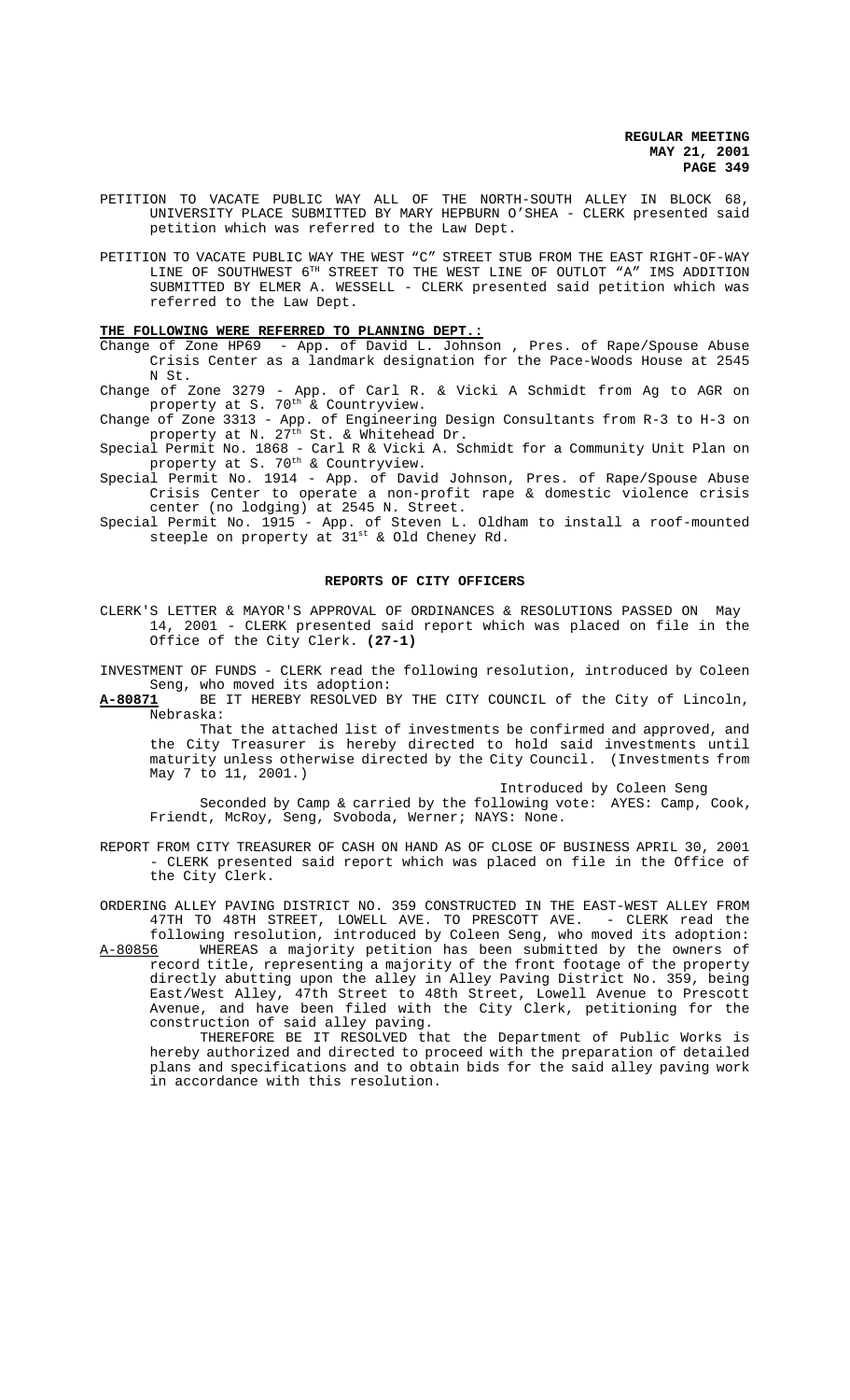> BE IT STILL FURTHER RESOLVED that, in the event that the actual bid price exceeds 25 percent over the preliminary cost estimate for the improvements, then such bid shall not be awarded until the Council has approved such bid by resolution.

> Introduced by Coleen Seng Seconded by Werner & carried by the following vote: AYES: Camp, Cook, Friendt, McRoy, Seng, Svoboda, Werner; NAYS: None.

ACCEPTING THE REPORT OF NEW AND PENDING CLAIMS AGAINST THE CITY AND APPROVING DISPOSITION OF CLAIMS AS SET FORTH THEREIN FOR THE PERIOD OF APRIL 1 - 15,<br>2001. (CLAIM OF ERIKA DAVIS) - CLERK read the following resolution. (CLAIM OF ERIKA DAVIS) - CLERK read the following resolution,

introduced by Coleen Seng, who moved its adoption:<br>A-80857 BE IT RESOLVED by the City Council of the City A-80857 BE IT RESOLVED by the City Council of the City of Lincoln, Nebraska: That the claims listed in the attached report, marked as Exhibit "A", dated May 1, 2001, of various new and pending tort claims filed against the City of Lincoln with the Office of the City Attorney or the Office of the City Clerk, as well as claims which have been disposed of, are hereby received as required by <u>Neb. Rev. Stat.</u> § 13-905 (Reissue 1997). The dispositions of claims by the Office of the City Attorney, as shown by the attached report, are hereby approved:

 $\begin{array}{ll}\text{\underline{D}} \text{\underline{L}} \text{\underline{L}} \text{\underline{L}} \text{\underline{D}} \text{\underline{L}} \text{\underline{L}} \text{\underline{D}} \text{\underline{L}} \text{\underline{L}} \text{\underline{L}} \text{\underline{L}} \text{\underline{L}} \text{\underline{L}} \text{\underline{L}} \text{\underline{L}} \text{\underline{L}} \text{\underline{L}} \text{\underline{L}} \text{\underline{L}} \text{\underline{L}} \text{\underline{L}} \text{\underline{L}} \text{\underline{L}} \text{\underline{L}} \text{\underline{L}} \text{\underline{L}} \text{\underline{L}} \text{\underline{L}} \text{\underline{L}} \text{\underline{$ Erika Davis

\* No Amount Specified

The City Attorney is hereby directed to mail to the various claimants listed herein a copy of this resolution which shows the final disposition of their claim.

Introduced by Coleen Seng

Seconded by Cook & carried by the following vote: AYES: Camp, Cook, Friendt, McRoy, Seng, Svoboda, Werner; NAYS: None.

SETTING HEARING DATE OF MONDAY, JUNE 18, 2001 AT 10:00 A.M. ON THE BOARD OF EQUALIZATION SPECIAL ASSESSMENT GROUP I - CLERK read the following resolution, introduced by Coleen Seng, who moved its adoption:

A-80865 BE IT RESOLVED by the City Council of the City of Lincoln, Nebraska: That the City Clerk be and he is hereby instructed to give ten days notice by publication according to law that the City Council will, at a regular meeting to be held on the 11th day of June, 2001, at 1:30 p.m., assess the improvements in the following special assessment districts:

Water District No. 1179 Paving District No. 2616

Alley Repaving District No. 47

BE IT FURTHER RESOLVED that the City Council will sit as a Board of Equalization for the purpose of distributing said tax and equalizing said assessments on Monday, June 18, 2001, at 10:00 a.m. with adjournments from day to day until said work of equalizing said assessments are completed. Introduced by Coleen Seng

Seconded by Camp & carried by the following vote: AYES: Camp, Cook, Friendt, McRoy, Seng, Svoboda, Werner; NAYS: None.

### **OTHER RESOLUTIONS**

APPLICATION OF SHILAR INC. DBA "SPEAKEASY" FOR A SPECIAL DESIGNATED LICENSE TO COVER AN AREA MEASURING 62 FEET BY 88 FEET TO THE SOUTH OF THE LICENSED PREMISES AT 3233 ½ SOUTH 13TH STREET ON MAY 25, 2001 FROM 6:00 P.M. TO 12:00 A.M. - CLERK read the following resolution, introduced by Jon Camp,

who moved its adoption for approval:<br>A-80849 BE IT RESOLVED by the City Coun BE IT RESOLVED by the City Council of the City of Lincoln, Nebraska: That after hearing duly had as required by law, consideration of the facts of this application, the Nebraska Liquor Control Act, and the pertinent City ordinances, the City Council recommends that the application of Shilar Inc. dba Speakeasy for a Special Designated License covering an area measuring 62 feet by 88 feet in the parking lot at 3233 ½ South 13th Street, Lincoln, Nebraska, on May 25, 2001, between the hours of 6:00 p.m. and 12:00 a.m., be approved with the condition that the applicant and premise complies in every respect with all City and State regulations and with the following requirements:

1. Identification to be checked, wristbands required on all parties wishing to consume alcohol.

- 2. Adequate security shall be provided for the event.
- 3. The area requested for the permit shall be separated from the public by a fence or other means.
- 4. Responsible alcohol service practices shall be followed.
- BE IT FURTHER RESOLVED the City Clerk is directed to transmit a copy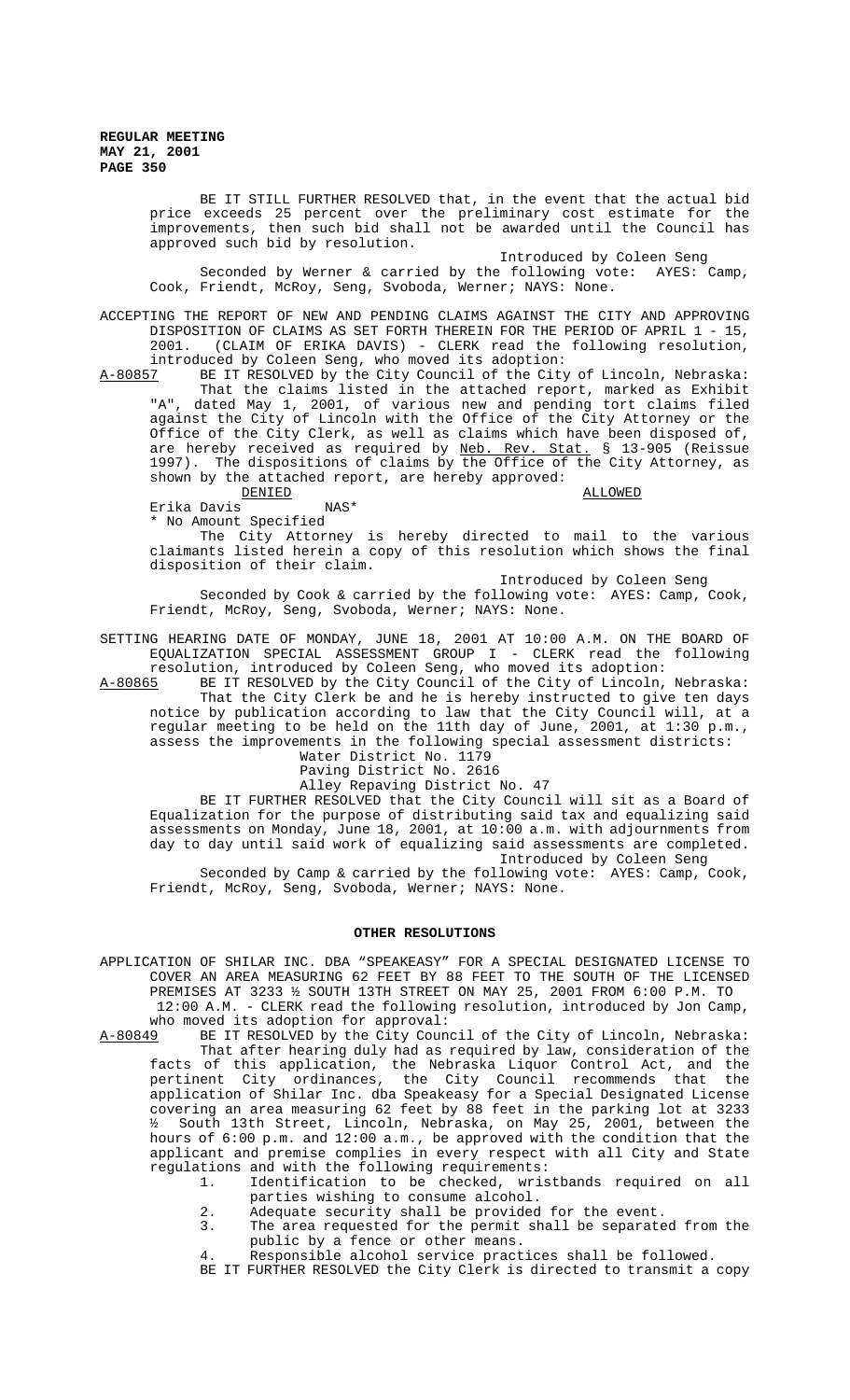of this resolution to the Nebraska Liquor Control Commission.

Introduced by Jon Camp

Seconded by Seng & carried by the following vote: AYES: Camp, Cook, Friendt, McRoy, Seng, Svoboda, Werner; NAYS: None.

APPLICATION OF BCRT INC. DBA "THE PIT CREW" FOR A CLASS C LIQUOR LICENSE AT 3223 CORNHUSKER HIGHWAY - CLERK read the following resolution, introduced by Jon Camp, who moved its adoption for approval:

A-80850 BE IT RESOLVED by the City Council of the City of Lincoln, Nebraska: That after hearing duly had as required by law, consideration of the facts of this application, the Nebraska Liquor Control Act, and the pertinent City ordinances, the City Council recommends that the application of BCRT Inc. dba "The Pit Crew" for a Class "C" liquor license at 3223 Cornhusker Highway, Lincoln, Nebraska, for the license period ending October 31, 2001, be approved with the condition that the premise complies in every respect with all city and state regulations. The City Clerk is directed to transmit a copy of this resolution to the Nebraska Liquor Control Commission.

Introduced by Jon Camp

Seconded by Seng & carried by the following vote: AYES: Camp, Cook, Friendt, McRoy, Seng, Svoboda, Werner; NAYS: None.

MANAGER APPLICATION OF BONNIE CHARLESWORTH FOR BCRT INC. DBA "THE PIT CREW" AT 3223 CORNHUSKER HIGHWAY - CLERK read the following resolution, introduced by Jon Camp, who moved its adoption for approval:

A-80851 MHEREAS, BCRT Inc. dba "The Pit Crew" located at 3223 Cornhusker Highway, Lincoln, Nebraska has been approved for a Retail Class "C" liquor license, and now requests that Bonnie Charlesworth be named manager;

WHEREAS, Bonnie Charlesworth appears to be a fit and proper person to manage said business.

NOW, THEREFORE, BE IT RESOLVED by the City Council of the City of Lincoln, Nebraska:

That after hearing duly had as required by law, consideration of the facts of this application, the Nebraska Liquor Control Act, and the pertinent City ordinances, the City Council recommends that Bonnie Charlesworth be approved as manager of this business for said licensee. The City Clerk is directed to transmit a copy of this resolution to the Nebraska Liquor Control Commission.

Introduced by Jon Camp

Seconded by Seng & carried by the following vote: AYES: Camp, Cook, Friendt, McRoy, Seng, Svoboda, Werner; NAYS: None.

APPLICATION OF MIKE NGUYEN DBA "EGG ROLL PALACE" FOR A CLASS A LIQUOR LICENSE AT 1221 NORTH 27TH STREET - CLERK read the following resolution, introduced

by Jon Camp, who moved its adoption for approval:<br>A-80852 BE IT RESOLVED by the City Council of the City BE IT RESOLVED by the City Council of the City of Lincoln, Nebraska: That after hearing duly had as required by law, consideration of the facts of this application, the Nebraska Liquor Control Act, and the pertinent City ordinances, the City Council recommends that the application of Mike Nguyen dba "Egg Roll Palace" for a Class "A" liquor license at 1221 N. 27th Street, Lincoln, Nebraska, for the license period ending April 30, 2002, be approved with the condition that the premise complies in every respect with all city and state regulations. The City Clerk is directed to transmit a copy of this resolution to the Nebraska Liquor Control Commission.

Introduced by Jon Camp

Seconded by Seng & carried by the following vote: AYES: Camp, Cook, Friendt, McRoy, Seng, Svoboda, Werner; NAYS: None.

MANAGER APPLICATION OF CHERYL K. CARLSON FOR ELLEVEN CORP. DBA "ELLEVEN" AT 13TH AND O STREETS - CLERK read the following resolution, introduced by Jon Camp, who moved its adoption for approval:

A-80853 WHEREAS, Elleven Corp. dba "Elleven" located at 13th and O Streets, Lincoln, Nebraska has been approved for a Retail Class "IK" liquor license, and now requests that Cheryl K. Carlson be named manager;

WHEREAS, Cheryl K. Carlson appears to be a fit and proper person to manage said business.

NOW, THEREFORE, BE IT RESOLVED by the City Council of the City of Lincoln, Nebraska:

That after hearing duly had as required by law, consideration of the facts of this application, the Nebraska Liquor Control Act, and the pertinent City ordinances, the City Council recommends that Cheryl K. Carlson be approved as manager of this business for said licensee. The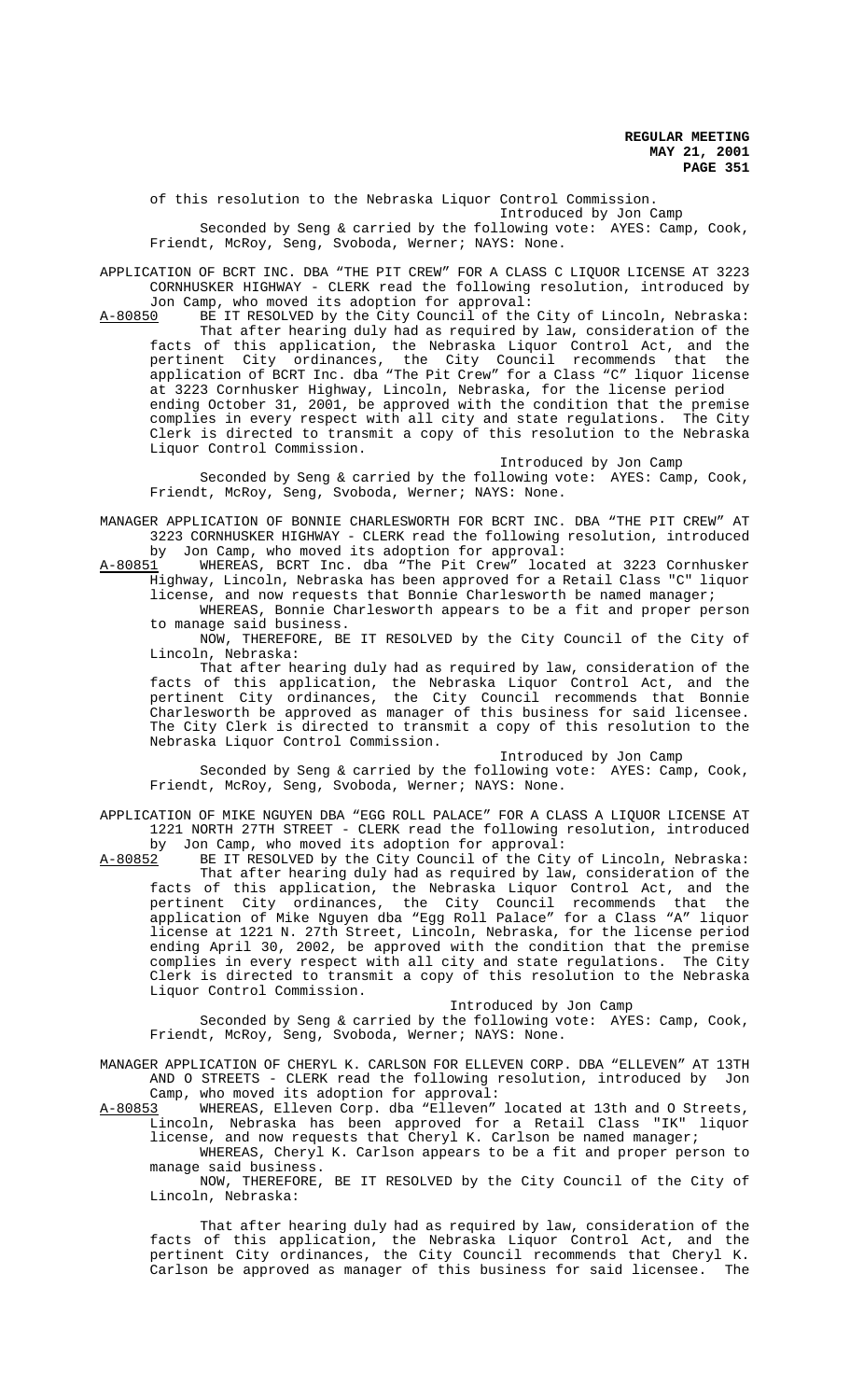> City Clerk is directed to transmit a copy of this resolution to the Nebraska Liquor Control Commission.

> > Introduced by Jon Camp

Seconded by Seng & carried by the following vote: AYES: Camp, Cook, Friendt, McRoy, Seng, Svoboda, Werner; NAYS: None.

MANAGER APPLICATION OF MATTHEW C. KIMMERLING FOR LPG CORP. DBA "BUSTER BARBECUE & BREW" AT 2435 S. 48TH STREET - CLERK read the following resolution, introduced by Jon Camp, who moved its adoption for approval:

A-80854 MHEREAS, LPG Corp. dba "Buster's Barbecue & Brew" located at 2435 South 48th Street, Lincoln, Nebraska has been approved for a Retail Class "I" liquor license, and now requests that Matthew C. Kimmerling be named manager;

WHEREAS, Matthew C. Kimmerling appears to be a fit and proper person to manage said business.

NOW, THEREFORE, BE IT RESOLVED by the City Council of the City of Lincoln, Nebraska:

That after hearing duly had as required by law, consideration of the facts of this application, the Nebraska Liquor Control Act, and the pertinent City ordinances, the City Council recommends that Matthew C. Kimmerling be approved as manager of this business for said licensee. The City Clerk is directed to transmit a copy of this resolution to the Nebraska Liquor Control Commission.

Introduced by Jon Camp

Seconded by Seng & carried by the following vote: AYES: Camp, Cook, Friendt, McRoy, Seng, Svoboda, Werner; NAYS: None.

| ASSESSING PROPERTY OWNERS FOR THE COST OF SNOW REMOVAL BY THE CITY FROM SIDEWALKS |                       |                                                                        |          |  |
|-----------------------------------------------------------------------------------|-----------------------|------------------------------------------------------------------------|----------|--|
|                                                                                   |                       | ADJACENT TO THEIR PROPERTY DURING THE WINTER OF 2000 - 2001 - PRIOR to |          |  |
|                                                                                   | reading:              |                                                                        |          |  |
| CAMP                                                                              |                       | Moved to delete assessment on property at 2941 NW 8th St. as it's      |          |  |
|                                                                                   | already been paid.    |                                                                        |          |  |
|                                                                                   |                       | Seconded by Cook & carried by the following vote: AYES: Camp, Cook,    |          |  |
|                                                                                   |                       | Friendt, McRoy, Seng, Svoboda, Werner; NAYS: None.                     |          |  |
|                                                                                   |                       | Moved to remove administrative costs for snow removal of \$104.00 on   |          |  |
| CAMP                                                                              |                       |                                                                        |          |  |
|                                                                                   |                       | duplex property at 6301 S. 28th St.                                    |          |  |
|                                                                                   |                       | Seconded by Cook & carried by the following vote: AYES: Camp, Cook,    |          |  |
|                                                                                   |                       | Friendt, McRoy, Seng, Svoboda, Werner; NAYS: None.                     |          |  |
| CLERK                                                                             |                       | Read the following resolution, introduced by Coleen Seng, who moved    |          |  |
|                                                                                   | its adoption:         |                                                                        |          |  |
| A-80855                                                                           |                       | BE IT RESOLVED by the City Council of the City of Lincoln, Nebraska:   |          |  |
|                                                                                   |                       | That the snow removal costs for snow and ice removal off sidewalks     |          |  |
|                                                                                   |                       | for the 2000-2001 winter as listed below be and the same hereby are    |          |  |
|                                                                                   |                       | assessed against the property listed opposite the amount.              |          |  |
|                                                                                   | Location              | Legal Description<br>Snow Removal Charges                              |          |  |
|                                                                                   | 1941 'J' Street       | C J Hull's Capitol Addition                                            | \$154.00 |  |
|                                                                                   |                       | Block 2, Lots 1 & 2                                                    |          |  |
|                                                                                   | 2001 'J' Street       | C J Hull's Capitol Addition                                            | \$154.00 |  |
|                                                                                   |                       | Block 3, Lot 5                                                         |          |  |
|                                                                                   | 601 S. 21st Street    | Davenports Second Addition                                             | \$154.00 |  |
|                                                                                   |                       | Block 2, N38' S114' Lots 1 & 2                                         |          |  |
|                                                                                   | 26/628 S. 27th Street | Elm Park, Block 4, Lot 21                                              | \$154.00 |  |
|                                                                                   | 2809 'F' Street       | Grant Add. American Sub.                                               | \$154.00 |  |
|                                                                                   |                       | Lots 4 & 5 Blk 3 of S5' of 'F' St.                                     |          |  |
|                                                                                   |                       |                                                                        |          |  |
|                                                                                   |                       | Abutting: Lots 1 & 12 & 13, Blk 3                                      |          |  |
|                                                                                   | 1129 SW 10th Circle   | Susan Subdivision                                                      | \$154.00 |  |
|                                                                                   |                       | Block 2, Lot 13                                                        |          |  |
|                                                                                   | 2860 Garfield Street  | Zehrung & Ames Add. Farrells Sub.                                      | \$154.00 |  |
|                                                                                   |                       | Lots 15 to 18: Lot A Blk 8                                             |          |  |
|                                                                                   | 3641 Baldwin Avenue   | G M Barnes' Sub                                                        | \$154.00 |  |
|                                                                                   |                       | Block 39, Lots $1 \& 2$                                                |          |  |
|                                                                                   | 2825 N. 14th Street   | Belmont Addition                                                       | \$154.00 |  |
|                                                                                   |                       | Block 7, Lots 1, 2 & 3                                                 |          |  |
|                                                                                   |                       |                                                                        | \$25.00  |  |
|                                                                                   | 6301 S. 28th Street   | Seven Oaks Eleventh Addition, Lot 1                                    | \$129.00 |  |
|                                                                                   | 6305 S. 28th Street   | Seven Oaks Eleventh Addition, Lot 2                                    | \$129.00 |  |
|                                                                                   | 5941 S. 28th Court    | Seven Oaks 1st Addition                                                | \$154.00 |  |
|                                                                                   |                       | Block 1, Lot74                                                         |          |  |
|                                                                                   |                       |                                                                        |          |  |
|                                                                                   | 2701 Sedalia Circle   | Southern Hills Addition                                                | \$154.00 |  |
|                                                                                   |                       | Block 1 Lot 5                                                          |          |  |
|                                                                                   | 4901 S. 56th Street   | Lot 126 Irregular Tract                                                | \$154.00 |  |
|                                                                                   |                       | NE 1/4 Section 8, Township 9                                           |          |  |
|                                                                                   |                       | North, Range 7 East                                                    |          |  |
|                                                                                   | 1145 N. 9th Street    | Cahn Metcalf & Farwell's Sub                                           | \$154.00 |  |
|                                                                                   |                       |                                                                        |          |  |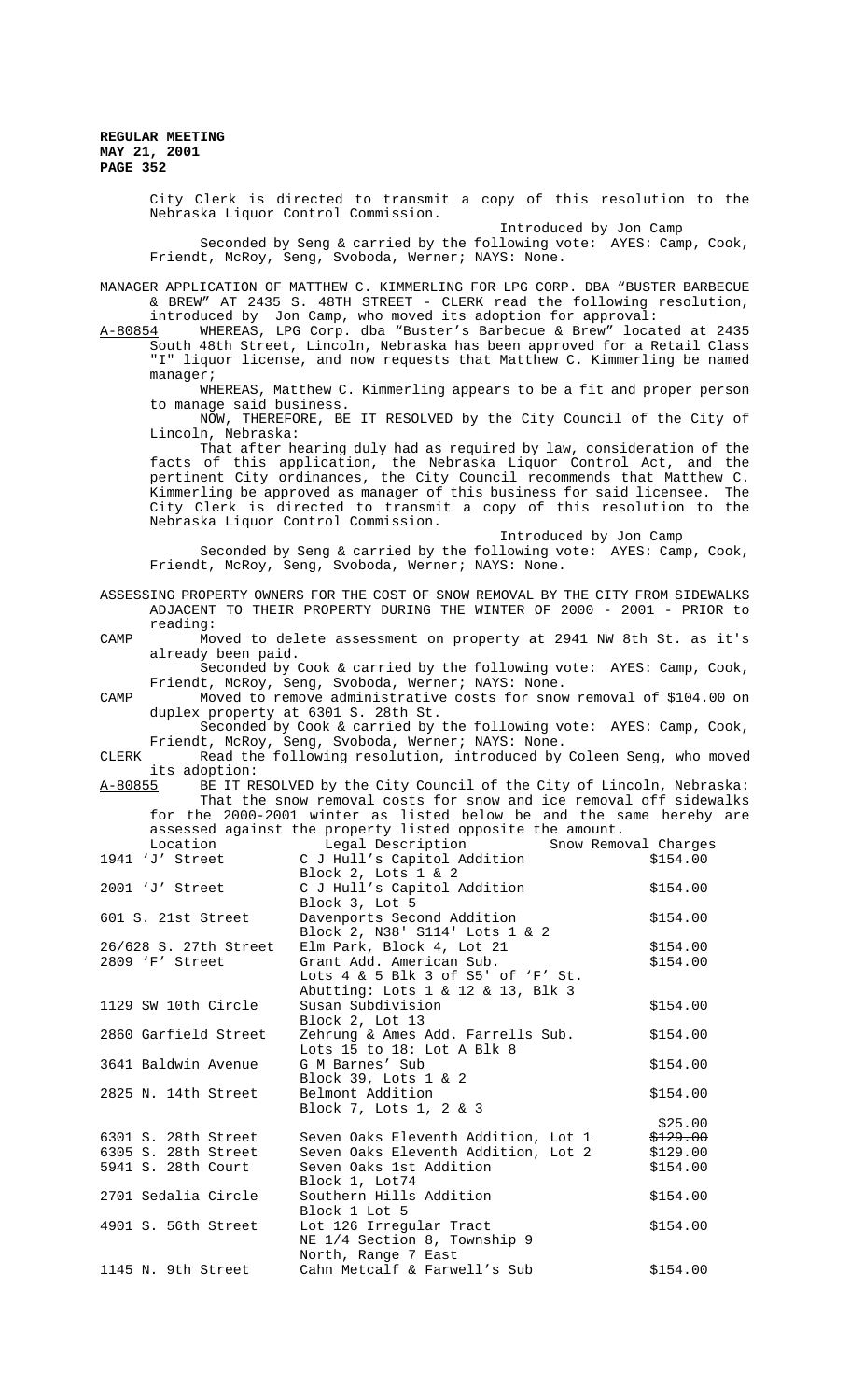|                               | Block 13, N47 1/3' Lots 1 & 2            |                     |
|-------------------------------|------------------------------------------|---------------------|
| 3944 Sumner Street            | East Lawn Terrace, Block 14, Lot 24      | \$154.00            |
| 4445 Sumner Street            | Witt & Juckette Addition                 | \$154.00            |
|                               | Block 1, Lot 1                           |                     |
| 4631 Holdrege Street          | Mt. Forrest Addition, Block 2 Lot 2      | \$184.00            |
| 1023 '0' Street               | Original Plat, Block 55, Lots 6 & 7      | \$462.00            |
| 800 Westward Road             | Homestead Park Sixth Addition            | \$154.00            |
|                               | Block1, Lot 23                           |                     |
| <del>2941 NW 8th Street</del> | Homestead Park Eighth Addition           | <del>\$154.00</del> |
|                               | Block 2, Lot 4                           |                     |
| 1301 Meadow Dale Drive        | Meadow Lane, Block 3, Lot 6              | \$154.00            |
| 3041 N. 48th Street           | Imhoff's Addition to University Place    | \$154.00            |
|                               | Block 41, North $\frac{1}{2}$ Lots 1 & 2 |                     |
| 4438 Vine Street              | T F Barnes Sub of SE 1/4 NW 1/4          | \$154.00            |
|                               | 20-10-7, South 77' EX Tract on South     |                     |
|                               | Cont 260.5', Lot 31                      |                     |
| 3644 'A' Street               | Blyd Hts Sub Lot 50 in 30-10-7           | \$154.00            |
|                               | Palmer Place: Lot 240                    |                     |
| 1501 S. 48th Street           | Shurtleffs Piedmont Park                 | \$154.00            |
|                               | Block 7, Lot 1                           |                     |
| 731 Charleston Street         | Cahn Metcalf & Farwell's Sub             | \$154.00            |
|                               | Block 13, Lot 11                         |                     |
| 811 Charleston Street         | Cahn Metcalf & Farrell's Sub             | \$154.00            |
|                               | Block 13, Lot 6                          |                     |
| 854 'Y' Street                | Cahn Metcalf & Farwell's Sub             | \$154.00            |
|                               | Block 13, Lot 26                         |                     |
| 4501 N. 27th Street           | Northview Centre First Addition Lot 2    | \$154.00            |
| 1341 'F' Street               | Original Plat, Block 180                 | \$154.00            |
|                               | W10' N54' Lot 1 & N54' E ½ Lot 2         |                     |
| 2445 'E' Street               | Houtz Place, Block 8, N89' Lots 1 & 2    | \$154.00            |

Introduced by Coleen Seng

Seconded by Friendt & carried by the following vote: AYES: Camp, Cook, Friendt, McRoy, Seng, Svoboda, Werner; NAYS: None.

APPROVING AN INTERLOCAL AGREEMENT BETWEEN THE CITY AND THE RAILROAD

TRANSPORTATION SAFETY DISTRICT FOR THE FUNDING OF THE ANTELOPE VALLEY PROJECT - PHASE I - CLERK read the following resolution, introduced by

Coleen Seng, who moved its adoption:<br>A-80858 WHEREAS, the Interlocal Cooper A-80858 MHEREAS, the Interlocal Cooperation Act, <u>Neb. Rev. Stat.</u> § 13-801, et seq., permits local governmental units to cooperate with other such units to make the most efficient use of their powers on the basis of mutual advantage; and

WHEREAS, the City of Lincoln, Nebraska (City) and the Lincoln / Lancaster County Railroad Transportation Safety District (District) desire to cooperate in the final design, right-of-way acquisition and construction activities for Phase-1 of the Antelope Valley Project (amended draft single package); and

WHEREAS, the District agrees to continue to participate in the project and has additional budgeted funds in its 2000-2001 budget for such participation; and

WHEREAS, the District will pay the City up to \$1,500,000.00 to be applied to said project; and the City will bill the District up to \$1,500,000.00 as expenditures are incurred by the City for such work.

NOW, THEREFORE, BE IT RESOLVED by the City Council of the City of Lincoln, Nebraska:

That the Interlocal Agreement between the City and the District attached hereto as Exhibit "A" in connection with the Antelope Valley Project in Lincoln, Lancaster County, Nebraska, is hereby approved and the Mayor is authorized to execute said agreement on behalf of the City. Introduced by Coleen Seng

Seconded by Werner & carried by the following vote: AYES: Camp,

Cook, Friendt, McRoy, Seng, Svoboda, Werner; NAYS: None.

APPROVING AN INTERLOCAL GAS PURCHASING CONSORTIUM AGREEMENT BETWEEN THE CITY, LANCASTER COUNTY, THE PUBLIC BUILDING COMMISSION, THE DISTRICT ENERGY CORPORATION, AND LINCOLN PUBLIC SCHOOLS FOR A CONTINUED GAS PURCHASING CONSORTIUM, TO PURSUE COST REDUCTION STRATEGIES AND COST SAVINGS, FOR A FOUR-YEAR PERIOD - PRIOR to reading:

CAMP Moved to amend Bill No. 01R-117 to remove the District Energy Corporation from the Interlocal Gas Purchasing Consortium Agreement on lines 6 & 14.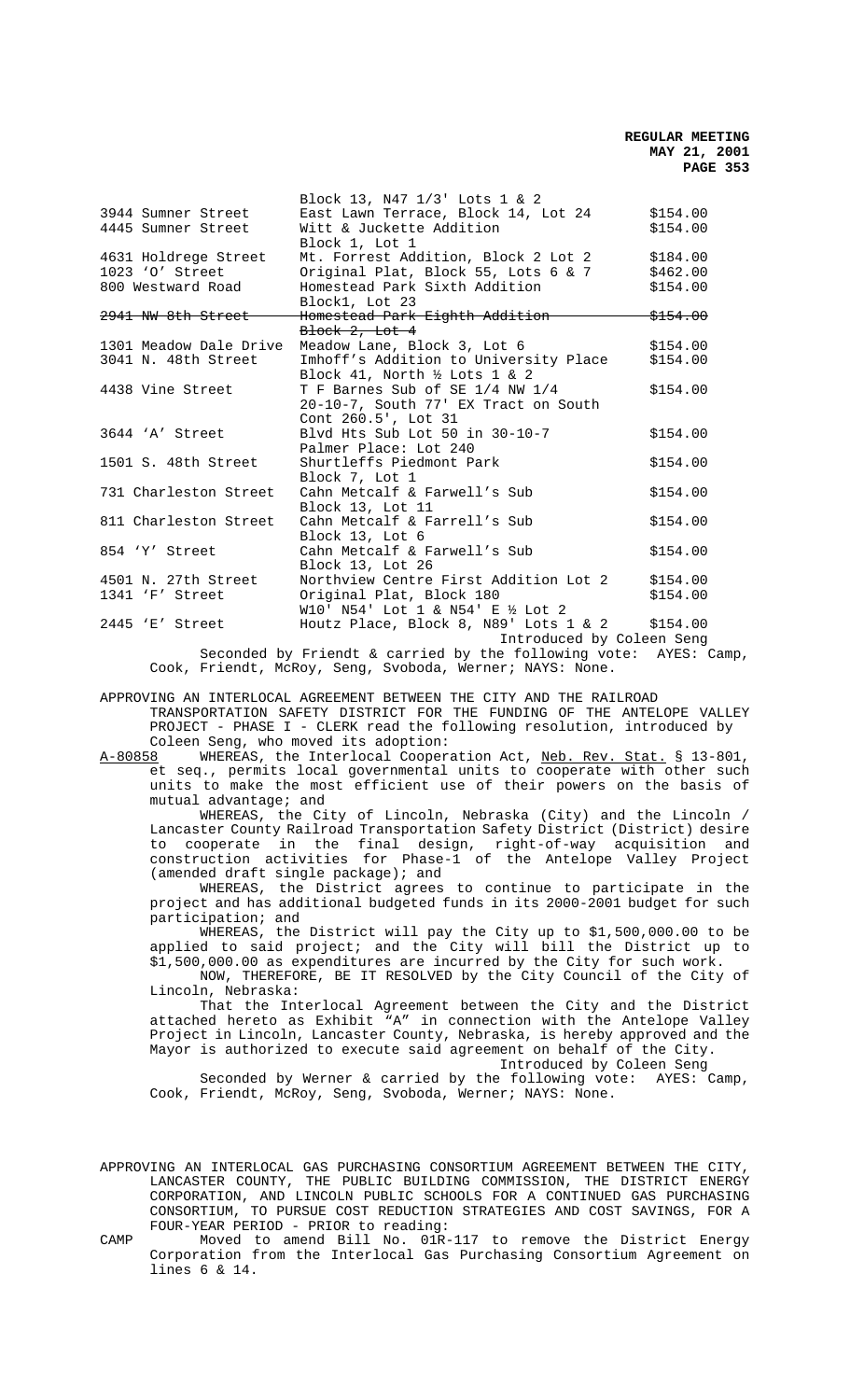Seconded by Seng & carried by the following vote: AYES: Camp, Cook, Friendt, McRoy, Seng, Svoboda, Werner; NAYS: None.

CLERK Read the following resolution, introduced by Coleen Seng, who moved its adoption:<br><u>A-80859</u> WHEREAS

WHEREAS, the City of Lincoln currently spends approximately \$284,400.00 a year on natural gas purchases; and<br>WHEREAS, deregulation in the natural gas industry provides

WHEREAS, deregulation in the natural opportunities to reduce costs; and

WHEREAS, the City of Lincoln, Nebraska; Lancaster County, Nebraska; the Lincoln-Lancaster County Public Building Commission; the District Energy Corporation; and the Lincoln Public Schools have previously formed a natural gas purchasing consortium to pursue cost reduction strategies including aggregating their natural gas loads to achieve market presence and maximum potential cost savings; and

WHEREAS, all the parties to the gas purchasing consortium now desire to continue the consortium beyond the originally agreed to four-year period; and

WHEREAS, the parties have drawn up the attached Agreement to continue for an additional four-year period the mutually beneficial gas purchasing consortium.

NOW, THEREFORE, BE IT RESOLVED by the City Council of the City of Lincoln, Nebraska:

That, the attached agreement with Lancaster County, the Lincoln-<br>ster County Public Building Commission, the <del>District Energy</del> Lancaster County Public Building Commission, the District Corporation, and Lincoln Public Schools to continue the cooperative gas purchasing consortium for the mutual benefit of the City and the other participating public agencies is hereby approved and the Mayor is authorized to execute said agreement on behalf of the City.

Introduced by Coleen Seng

Seconded by Cook & carried by the following vote: AYES: Camp, Cook, Friendt, McRoy, Seng, Svoboda, Werner; NAYS: None.

APPROVING AN AMENDMENT TO THE INTERLOCAL AGREEMENT BETWEEN THE CITY AND COUNTY RELATING TO THE LINCOLN-LANCASTER WOMEN'S COMMISSION TO REDUCE THE LENGTH OF A TERM FROM THREE TO TWO YEARS, INCREASE REAPPOINTMENT TERMS FROM ONE ADDITIONAL TERM TO TWO ADDITIONAL TERMS AND TO PROVIDE FOR APPOINTMENTS BY THE MAYOR - CLERK read the following resolution, introduced by Coleen

Seng, who moved its adoption:<br>A-80860 WHEREAS, the City of WHEREAS, the City of Lincoln and the County of Lancaster have previously entered into an Interlocal Agreement providing for the creation of an advisory body known as the Lincoln-Lancaster Women's Commission; and

WHEREAS, said City and County are desirous of amending said Interlocal Agreement to reduce the length of a term from three to two years, increase reappointment terms from one additional term to two additional terms and to provide for appointments by the Mayor.

NOW, THEREFORE, BE IT RESOLVED by the City Council of the City of Lincoln, Nebraska:

That the attached Revised Interlocal Agreement between the City of Lincoln and the County of Lancaster is hereby accepted and approved, and the Mayor is authorized to execute said Interlocal Agreement on behalf of the City.

# Introduced by Coleen Seng

Seconded by Werner & carried by the following vote: AYES: Camp, Cook, Friendt, McRoy, Seng, Svoboda, Werner; NAYS: None.

WAIVING THE PEDESTRIAN-WAY EASEMENT AND SIDEWALKS BETWEEN LOTS 17 AND 18, BLOCK 3, HARTLAND ESTATES, ON PROPERTY GENERALLY LOCATED AT S.W. 14TH AND WEST WASHINGTON STREETS - CLERK read the following resolution, introduced by

Coleen Seng, who moved its adoption:<br>A-80862 WHEREAS, Hartland Homes has req WHEREAS, Hartland Homes has requested a waiver of the pedestrian way easement and sidewalks on property generally located at S.W. 14th Street and Washington Street and legally described as:

Lots 17 and 18, Block 3, Hartland Estates, located in the Northeast Quarter of Section 33, Township 10 North, Range 6 East of the 6th P.M., Lincoln, Lancaster County, Nebraska;

WHEREAS, Section 26.23.125 of the Lincoln Municipal Code requires a pedestrian-way easement for a pedestrian sidewalk when a block exceeds 1,000 feet in length; and

WHEREAS, the Applicant has requested a modification to waive said requirement pursuant to § 26.31.010 of the Lincoln Municipal Code; and WHEREAS, the Planning Commission has reviewed said request and has

made recommendations thereon; and WHEREAS, the City Council finds that the strict application of all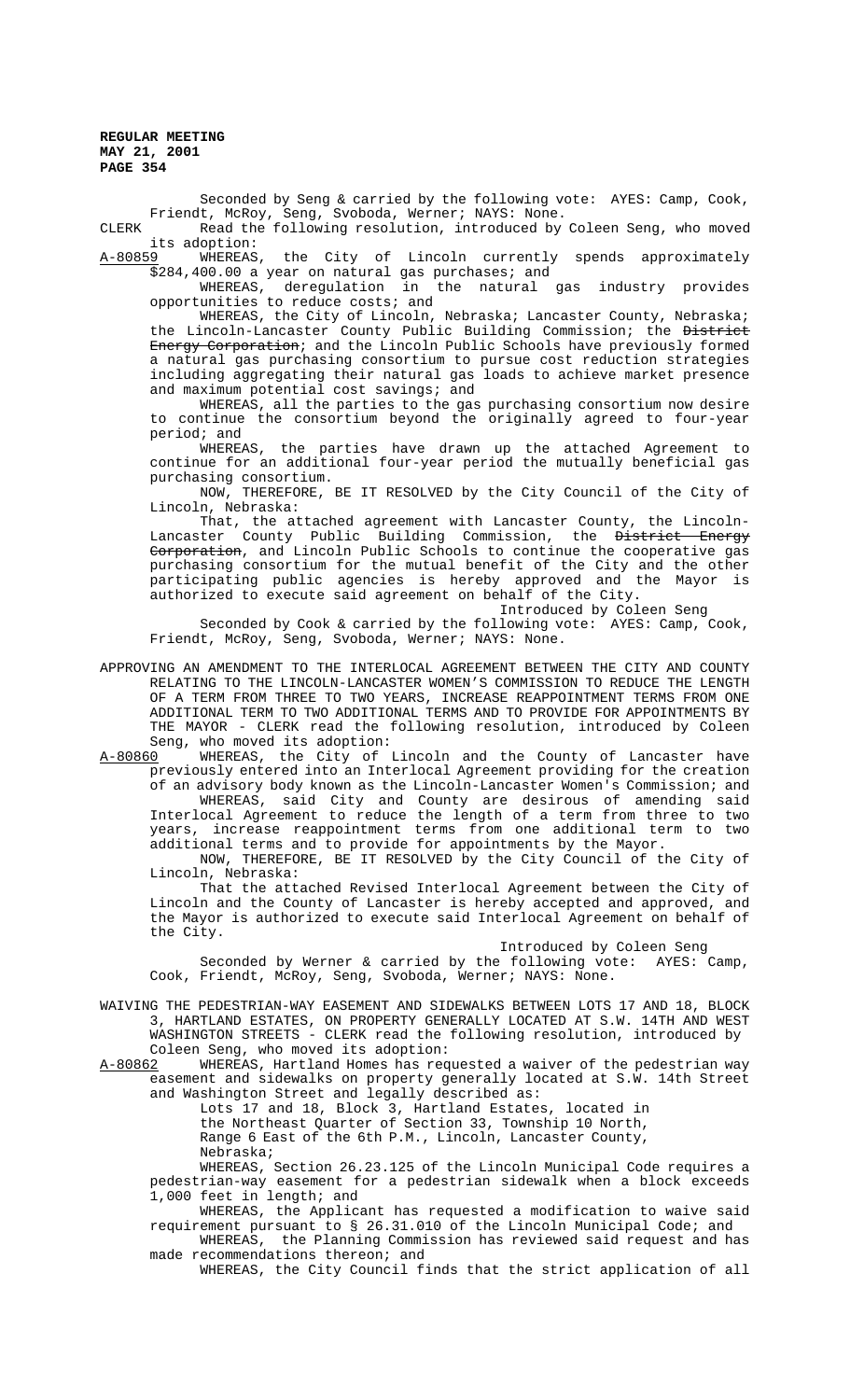requirements would result in actual difficulties or substantial hardship or injustice to the Applicant.

NOW, THEREFORE, BE IT RESOLVED by the City of Lincoln, Nebraska: That, in consideration of the findings made above, the requirement of a pedestrian way easement within the plat of Hartland Estates for a pedestrian sidewalk when a block length exceeds 1,000 feet, is hereby waived.

BE IT FURTHER RESOLVED that the pedestrian way easement between Lots 17 and 18, Block 3, Hartland Estates is hereby released and terminated. Said easement was granted to the City of Lincoln through the final plat of Hartland Estates which was recorded in the Lancaster County Register of Deeds office as Instrument No. 95-028543 recorded on September 14, 1995. Introduced by Coleen Seng

Seconded by Cook & carried by the following vote: AYES: Camp, Cook, Friendt, McRoy, Seng, Svoboda, Werner; NAYS: None.

APPLICATION OF ST. THOMAS AQUINAS CHURCH/NEWMAN CENTER FOR ONE RAFFLE AND 5 LOTTERY PERMITS FOR THE FOLLOWING TIMES: JUNE 1, 2001 TO AUGUST 31, 2001; OCT.1, 2001 TO OCT. 31, 2001; NOV. 1, 2001 TO NOV. 30, 2001; DEC. 1, 2001 TO DEC. 31, 2001; JAN. 1, 2002 TO JAN. 30, 2002; FEB. 1, 2002 TO FEB. 28, 2002 - CLERK read the following resolution, introduced by Coleen Seng, who moved its adoption:<br>A-80863 WHEREAS, St. T

WHEREAS, St. Thomas Aquinas Church/Newman Center has made application for a permit to conduct a raffle in the City of Lincoln pursuant to Chapter 9.32 of the Lincoln Municipal Code; and

WHEREAS, said application complies with all of the requirements of Section 9.32.030 of the Lincoln Municipal Code.

NOW, THEREFORE, BE IT RESOLVED by the City Council of the City of Lincoln, Nebraska:

That, after public hearing duly had as required by Section 9.32.050 of the Lincoln Municipal Code, the City Council does hereby grant a permit to St. Thomas Aquinas Church/Newman Center to conduct a raffle in the City of Lincoln in accordance with the application filed by Fr. Robert A. Matya. The City Clerk is directed to issue a permit upon the payment by the applicant of the required fee, said permit to be valid only for the specific raffles described in said application and only for a period of one year from the date of approval of this resolution. Said permit shall be subject to all of the conditions and requirements of Chapter 9.32 of the Lincoln Municipal Code.

BE IT FURTHER RESOLVED that pursuant to Section 9.32.080 of the Lincoln Municipal Code, a tax of 5% is imposed upon the gross proceeds received from the sale of raffle chances or tickets within the City of Lincoln, which tax shall be due no later than sixty (60) days after the conclusion of each raffle to be conducted hereunder, and if unpaid at that time, shall thereafter be delinquent.

Introduced by Coleen Seng

Seconded by Werner & carried by the following vote: AYES: Camp, Cook, Friendt, McRoy, Seng, Svoboda, Werner; NAYS: None.

APPROVING THE USE OF PUBLIC RIGHT-OF-WAY BY SHAWN PODRAZA FOR THE INSTALLATION OF A REPLACEMENT RETAINING WALL AT 548 NORTH 24TH STREET - CLERK read the following resolution, introduced by Jonathan Cook for Annette McRoy, who moved its adoption:

A-80864 WHEREAS, Shawn Podraza has submitted an application for a permit to use the public right-of-way adjacent to 548 North 24th Street for the installation of a rock retaining wall; and

WHEREAS, said applicant has submitted a letter of application and a site plan which are attached hereto, marked as Exhibit "A" and Exhibit "B" respectively, and made a part of this resolution by reference, to use the public right-of-way as above described; and

WHEREAS, said applicant has complied with all of the provisions of Chapter 14.54 of the Lincoln Municipal Code pertaining to such use.

NOW, THEREFORE, BE IT RESOLVED by the City Council of the City of Lincoln, Nebraska:

That the application aforesaid of Shawn Podraza, hereinafter referred to as "Permittee" to use the public right-of-way adjacent to property legally described as the west 85 feet of Lot 6, Block 8, Hawley's Addition, Easterdays Subdivision, commonly known as 548 North 24th Street is granted as a privilege only by virtue of and subject to strict compliance with the site plan, the letter of application, and the following terms and conditions, to wit:

1. That the permission herein granted is granted as a privilege only, and is subject to all the terms and conditions of Chapter 14.54 of the Lincoln Municipal Code including those provisions relating to the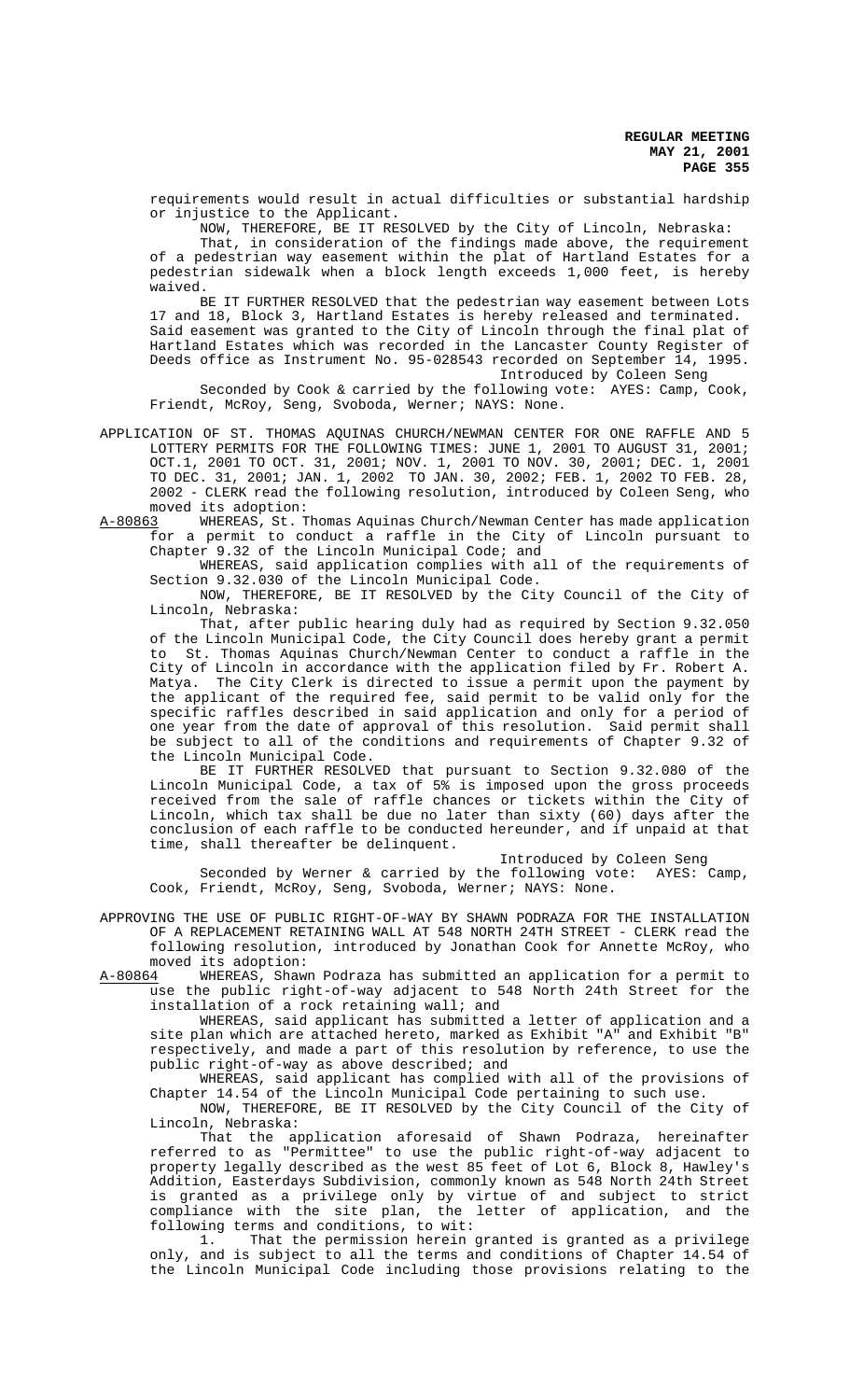> posting of a continuing bond in the amount of \$5,000, and the filing of a certificate of insurance with a minimum combined single limit of \$500,000 aggregate for any one occurrence.

> 2. That said use shall be in full accordance with the aforesaid application, the site plan filed therewith, and with all applicable City ordinances and regulations.

> 3. The Permittee, his heirs, successors or assigns shall save and keep the City free and harmless from any and all loss or damages or claims for damages arising from or out of the use of the public way requested herein.<br>4.

> That all work done under the authority of this resolution shall be subject to the inspection and approval of the Director of Public Works of the City of Lincoln.

> 5. This permit may be revoked by resolution of the City Council and after giving of five days written notice to the Permittee by the City Clerk, for the following reasons: (a) failure of the Permittee to pay the compensation required within ten days after the date payment is due; (b) failure or neglect of the Permittee to comply with the provisions of Chapter 14.54 of the Lincoln Municipal Code, or any other provisions of the Lincoln Municipal Code or the provisions of the permit; (c) failure to use the space for which the permit was granted for a continuous period of at least six months or (d) upon a determination by the City that the space for which the permit was granted is needed for public use.

> Upon revocation of a permit, the Permittee shall forthwith remove or abandon the space for which the permit was granted, together with the removal of any structure at their own cost and expense and return that space to the City of Lincoln, free and clear of all structures or encroachments of any type, at no expense to the City. If the requested removal or abandonment has not been completed within six months after revocation of the permit, the City Council may cause such removal or abandonment to be so done and the cost of such work shall become a lien against the property of the Permittee.

> 6. Permittee shall pay, as rental fee for the space occupied, an amount equal to ten percent of the square foot value, as last fixed by the Board of Equalization, of the lot directly abutting on the use, multiplied by the square footage of the use of space.

> Said rental payments shall be made to the City Treasurer and shall be due and payable on the 1st day of October of each year; provided however, the amount of the initial payment required hereunder shall be pro-rated from the date when the permit is issued to the 1st day of October of the next year and payments shall be due and payable on October 1st thereafter. Rent shall become delinquent on the 1st day of December of each year and such delinquent rent shall bear interest at the rate of one percent per month until paid and if such rent is not paid for six months or more after such delinquent date, a penalty of five percent shall be added thereto in addition to said interest.

> 7. The use of the public way herein granted and the terms and conditions of this resolution shall be binding and obligatory upon the above-named Permittee, his successors and assigns.

> 8. That within thirty (30) days from the adoption of this resolution, and before commencing any construction under the provisions hereof, the above-named Permittee shall file an unqualified written acceptance of all the terms and conditions of this resolution with the City Clerk. Failure to do so will be considered a rejection hereof and all privileges and authorities hereunder granted shall thereupon ipso facto terminate.

Introduced by Jonathan Cook

Seconded by Friendt & carried by the following vote: AYES: Camp, Cook, Friendt, McRoy, Seng, Svoboda, Werner; NAYS: None.

SETTING HEARING DATE OF MONDAY, JUNE 11, 2001 AT 1:30 P .M. FOR APP. OF RESTAURANTE Y PUPUSERIA EL SALVADOR FOR A CLASS I LIQUOR LICENSE AT 1501 CENTER PARK RD., #100 - CLERK read the following resolution, introduced by Coleen Seng, who moved its adoption:<br>A-80866 BE IT RESOLVED by the City Cou

BE IT RESOLVED by the City Council, of the City of Lincoln, that a hearing date is hereby fixed for Mon., June 11, 2001, at 1:30 p.m. or as soon thereafter as possible in the City Council Chambers, County-City Building, 555 S. 10th St., Lincoln, NE, for Restaurante Y Pupuseria El Salvador for a Class "I" Liquor License at 1501 Center Park Rd., #100.

If the Police Dept. is unable to complete the investigation by said time, a new hearing date will be set.

# Introduced by Coleen Seng

Seconded by Cook & carried by the following vote: AYES: Camp, Cook, Friendt, McRoy, Seng, Svoboda, Werner; NAYS: None.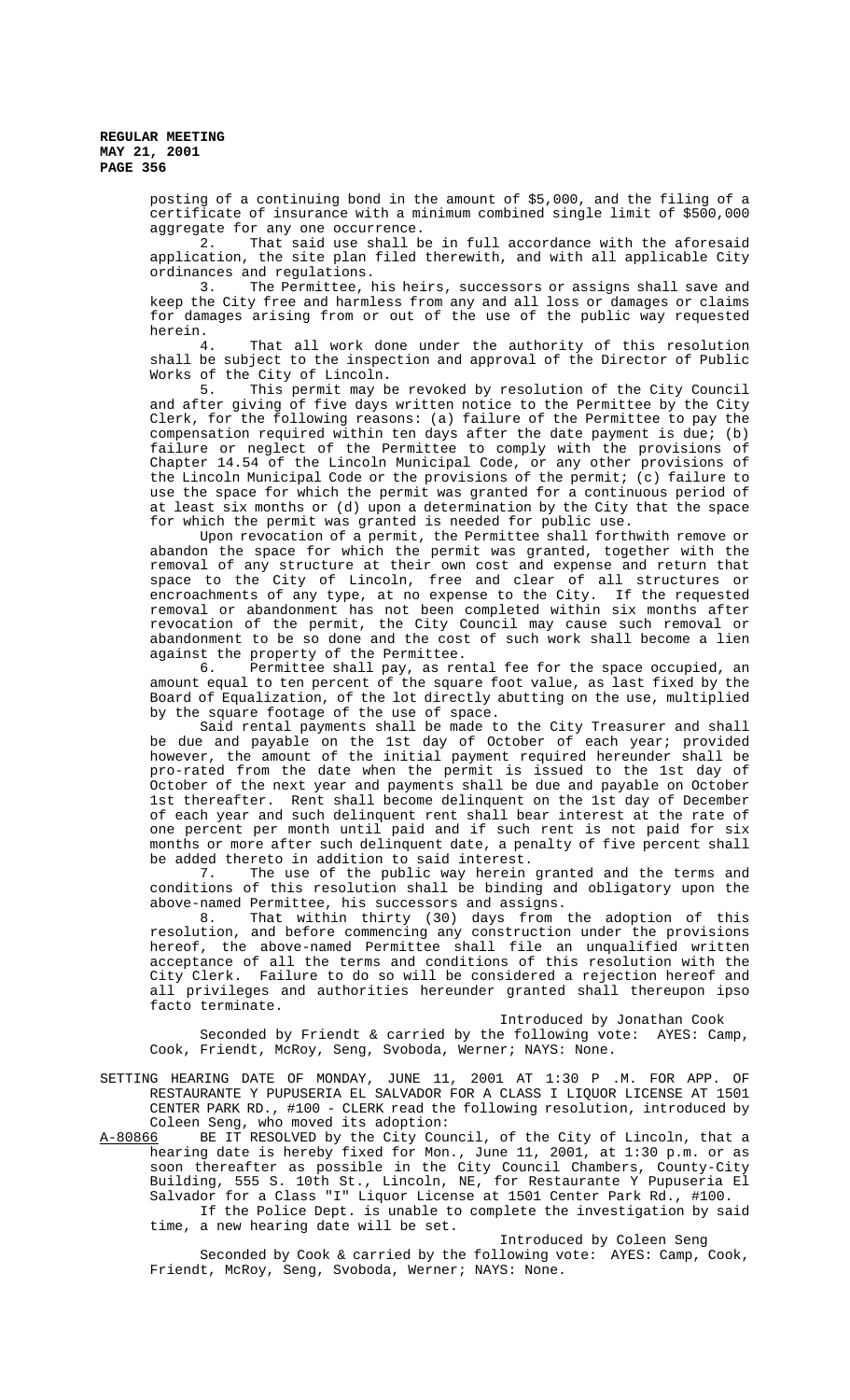SETTING HEARING DATE OF MONDAY, JUNE 11, 2001 AT 1:30 P.M. FOR APP. OF SUPER SAVER #17 FOR A LIQUOR CATERING LICENSE AT 2525 PINE LAKE RD. - CLERK read the following resolution, introduced by Coleen Seng, who moved its

adoption:<br><u>A-80867</u> BE BE IT RESOLVED by the City Council, of the City of Lincoln, that a hearing date is hereby fixed for Mon., June 11, 2001, at 1:30 p.m. or as soon thereafter as possible in the City Council Chambers, County-City Building, 555 S. 10th St., Lincoln, NE, for B&R Stores, Inc. dba Super Saver #17 for a Liquor Catering License at 2525 Pine Lake Rd. If the Police Dept. is unable to complete the investigation by said

time, a new hearing date will be set.

Introduced by Coleen Seng

Seconded by Cook & carried by the following vote: AYES: Camp, Cook, Friendt, McRoy, Seng, Svoboda, Werner; NAYS: None.

SETTING HEARING DATE OF MONDAY, JUNE 11, 2001 AT 1:30 P.M. FOR APP. OF RUSS'S B & R IGA FOR A LIQUOR CATERING LICENSE AT 130 N. 66TH STREET - CLERK read the following resolution, introduced by Coleen Seng, who moved its adoption:

A-80868 BE IT RESOLVED by the City Council, of the City of Lincoln, that a hearing date is hereby fixed for Mon., June 11, 2001, at 1:30 p.m. or as soon thereafter as possible in the City Council Chambers, County-City Building, 555 S. 10th St., Lincoln, NE, for B&R Stores, Inc. dba "Russ's B&R IGA" for a Liquor Catering License at 130 N. 66th St.

If the Police Dept. is unable to complete the investigation by said time, a new hearing date will be set.

Introduced by Coleen Seng

Seconded by Cook & carried by the following vote: AYES: Camp, Cook, Friendt, McRoy, Seng, Svoboda, Werner; NAYS: None.

SETTING HEARING DATE OF MONDAY, JUNE 11, 2001 AT 1:30 P.M. FOR APP. OF B&R STORES, INC. DBA "SUPER SAVER SPIRITS" FOR A LIQUOR CATERING LICENSE AT 2662 CORNHUSKER - CLERK read the following resolution, introduced by Coleen Seng, who moved its adoption:

A-80869 BE IT RESOLVED by the City Council, of the City of Lincoln, that a hearing date is hereby fixed for Mon., June 11, 2001, at 1:30 p.m. or as soon thereafter as possible in the City Council Chambers, County-City Building, 555 S. 10th St., Lincoln, NE, for B&R Stores, Inc. dba "Super Saver Spirits" for a Liquor Catering License at 2662 Cornhusker.

If the Police Dept. is unable to complete the investigation by said time, a new hearing date will be set.

Introduced by Coleen Seng

Seconded by Cook & carried by the following vote: AYES: Camp, Cook, Friendt, McRoy, Seng, Svoboda, Werner; NAYS: None.

SETTING HEARING DATE OF MONDAY, JUNE 11, 2001 AT 1:30 P.M. FOR APP. OF GRANDSTAND LLC DBA BLEACHERS BAR & GRILL FOR A CLASS I LIQUOR LICENSE AT  $5601\,$  S.  $56^{\text{TH}}$ ST., STE 20 - CLERK read the following resolution, introduced by Coleen

Seng, who moved its adoption:<br>A-80870 BE IT RESOLVED by the C A-80870 BE IT RESOLVED by the City Council, of the City of Lincoln, that a hearing date is hereby fixed for Mon., June 11, 2001, at 1:30 p.m. or as soon thereafter as possible in the City Council Chambers, County-City

Building, 555 S. 10th St., Lincoln, NE, for Grandstand, LLC dba "Bleachers Bar & Grill" for a Class "I" Liquor License at 5601 South 56th St., Ste.20.

If the Police Dept. is unable to complete the investigation by said time, a new hearing date will be set.

Introduced by Coleen Seng

Seconded by Cook & carried by the following vote: AYES: Camp, Cook, Friendt, McRoy, Seng, Svoboda, Werner; NAYS: None.

# **RESOLUTION RECONSIDERED**

RESOLUTION NO. A-80833 - (SPECIAL PERMIT NO. 1753B) - APP. OF KRUEGER DEVELOPMENT CO. TO DEVELOP VAVRINA MEADOWS  $1^{ST}$  COMMUNITY UNIT PLAN CONSISTING OF 517 SINGLE FAMILY UNITS, 34 SINGLE FAMILY ATTACHED UNITS, 355 MULTI-FAMILY DWELLING UNITS AND 86 UNITS FOR SINGLE FAMILY, SINGLE FAMILY ATTACHED OR DUPLEX USE, WITH WAIVERS OF CLUSTER DENSITY, FRONT,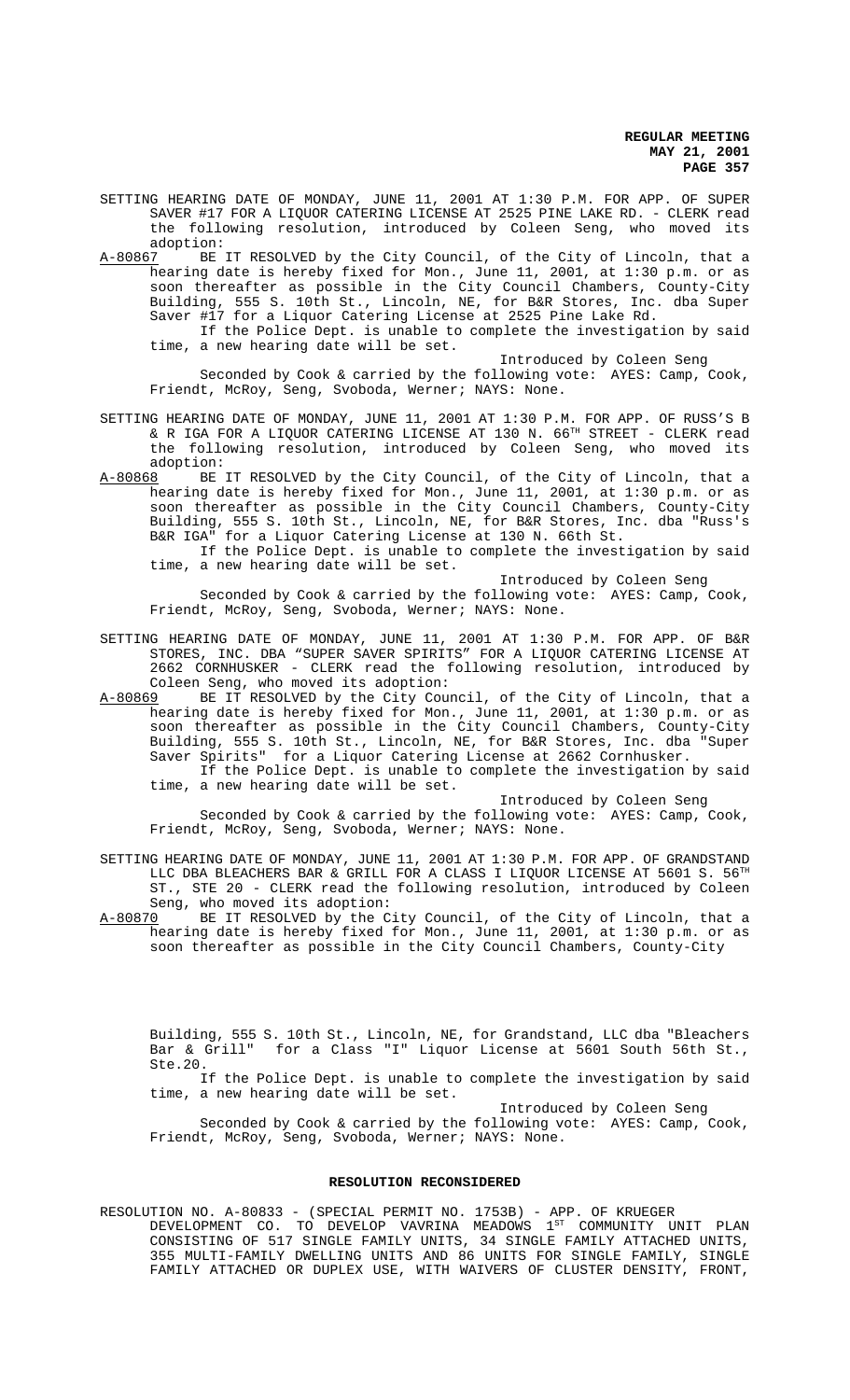LOCATED NORTHEAST OF SOUTH 14TH STREET & YANKEE HILL ROAD - PRIOR to reading: COOK Moved to re-approve Amendment No. 2 for Bill No. 01R-92 as follows: 1. On page 4, between lines 10 and 11, insert a new condition 3 to read as follows: 3. Revise the site plan as follows: (a) Renumber 19th Street, south of Ryley Lane, to 18th Street; (b) Renumber 22nd as 21st Street; (c) Change 21st Street to a non-numbered street name; and (d) Provide a non-numbered street name for 20th Street Provide a non-numbered street name for 20th Street south of Scotch Pines Pass to the intersection with Ryley Lane. (e) Realign South 19th Street to a location generally across from Executive Woods Drive as it intersects Yankee Hill Road approximately 1130 feet east of South 14th Street to the satisfaction of the Director of Planning and the Director of Public Works. 2. On pages 4 and 5, renumber existing conditions 3, 4, 5, 6, 7, and 8 as conditions 4, 5, 6, 7, 8, and 9, respectively. Seconded by Seng & carried by the following vote: AYES: Cook, Friendt, McRoy, Seng, Svoboda, Werner; NAYS: Camp. COOK Moved to re-approve Amendment No. 4 on Bill No. 01R-92 as follows: 1. On page 3, line 15, delete "992" and insert "982". 2. On page 4, line 4, delete 23.6 and insert 22.3. 3. On page 4, between lines 10 and 11, insert a new condition 3 to read as follows:<br> $\underline{3.}$ Revise the site plan as follows: (a) Increase the setback of the apartments on the east end of the two lots designated as Lot 11, Block 21, and Lot 1, Block 22, on the preliminary plat for Vavrina Meadows 1st from 38 feet to 80 feet; and (b) Add a note prohibiting balconies on the east end of the apartments located on said Lot 11, Block 21 and Lot 1, Block 22. 4. On pages 4 and 5, renumber existing conditions 3, 4, 5, 6, 7, and 8 as conditions 4, 5, 6, 7, 8, and 9, respectively. Seconded by Seng & carried by the following vote: AYES: Cook, McRoy, Seng, Werner; NAYS: Camp, Friendt, Svoboda. CLERK Read the following resolution, re-introduced by Jon Camp, who moved its adoption: A-80833 WHEREAS, Krueger Development Inc. has submitted an application designated as Special Permit No. 1753B for authority to develop Vavrina Meadows 1st Addition Community Unit Plan on property located at South 14th Street and Yankee Hill Road, and legally described to wit: Lots 2-23, Block 1; Lots 2-8 and 10-18, Block 2; Lots 1-7 and 11-15, Block 3; Lots 2-6, Block 4; Lots 1-4, Block 5; Lots 1 and 2, Block 6; Lots 1 and 2, Block 7; Lots 1- 11, Block 8; Lot 1, Block 9; Lot 1, Block 10; Lots 1-18, Block 11; Lots 1-8, Block 12; and Outlots B, C, and D, Vavrina Meadows Addition; Lots 1 and 2, Vavrina Meadows 1st Addition; Lots 1-3, Vavrina Meadows 3rd Addition; Lots 1-9, Block 1; Lots 1-18, Block 2; Lots 1-18, Block 3; Lots 1-16, Block 4; Lots 1-8, Block 5; Lots 1-14, Block 6; and Outlot A, Vavrina Meadows 3rd Addition; Lots 1 and 2, Vavrina Meadows 4th Addition; Lots 1 and 2, Block 1; and Lots 1 and 2, Block 2, Vavrina Meadows 5th Addition; Lots 1-3, Block 1; Lots 1 and 8, Block 2; a portion of Lots 1-12 Block 3; and a portion of Outlot A; and all of Outlots B and C, Vavrina Meadows 6th Addition; a portion of Irregular Tract Lots 14, 18, 20- 25, 67, 68, and 75, and the remaining portion of Irregular Tract Lot 74, all located in the West Half of Section 24, Township 9 North, Range 6 East of the 6th P.M., Lancaster County, Nebraska, more particularly described as follows: Commencing at the west corner of Section 24, Township 9 North, Range 6 East of the 6th P.M., Lancaster County, Nebraska and extending north 01 degrees 56 minutes 43 seconds west, 358.04 feet; thence north 88 degrees 03 minutes 17 seconds east, 50.00 feet to the point of beginning; thence north 01 degrees 56 minutes 44 seconds

REAR AND SIDE YARD SETBACKS AND BUILDING HEIGHT, ON PROPERTY GENERALLY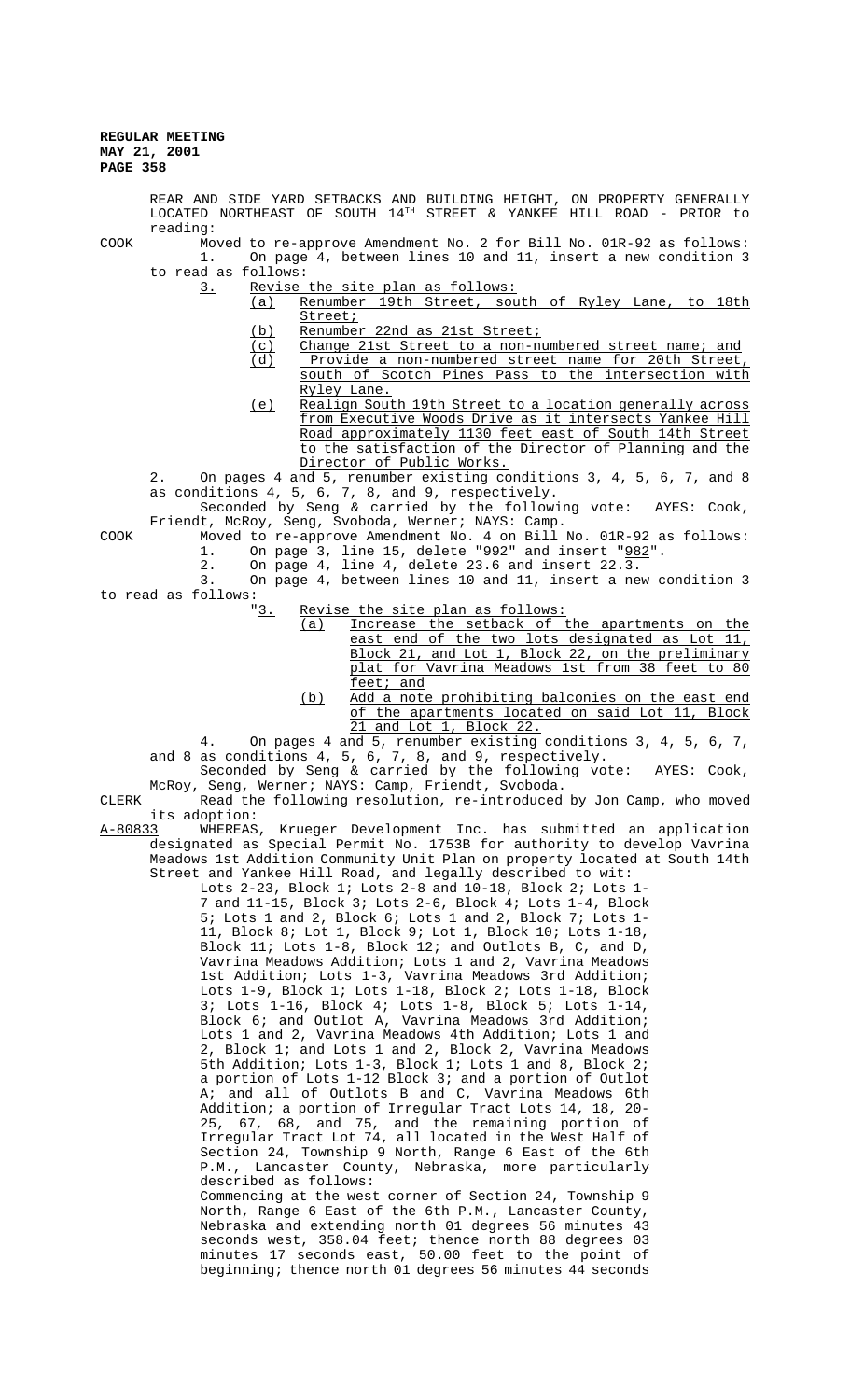west, 154.49 feet; thence north 02 degrees 08 minutes 34 seconds east, 140.28 feet; thence north 01 degrees 56 minutes 41 seconds west, 80.00 feet; thence north 06 degrees 01 minutes 42 seconds west, 140.45 feet; thence north 01 degrees 56 minutes 42 seconds west, 256.82 feet; thence north 88 degrees 03 minutes 18 seconds east, 10.00 feet; thence north 01 degrees 56 minutes 42 seconds west, 130.00 feet; thence north 06 degrees 11 minutes 06 seconds east, 70.71 feet; thence north 88 degrees 33 minutes 17 seconds east, 2563.00 feet; thence south 01 degrees 59 minutes 29 seconds east, 2627.48 feet; thence south 88 degrees 29 minutes 47 seconds west, 171.11 feet; thence north 01 degrees 30 minutes 10 seconds west, 41.40 feet; thence south 88 degrees 29 minutes 47 seconds west, 115.00 feet; thence north 01 degrees 30 minutes 09 seconds west, 611.99 feet; thence south 88 degrees 29 minutes 51 seconds west, 320.00 feet; thence south 01 degrees 30 minutes 09 seconds east, 611.99 feet; thence north 88 degrees 29 minutes 48 seconds east, 30.00 feet; thence south 01 degrees 30 minutes 09 seconds east, 60.00 feet; thence south 88 degrees 29 minutes 47 seconds west, 29.34 feet; thence south 01 degrees 30 minutes 10 seconds east, 225.00 feet; thence south 16 degrees 20 minutes 16 seconds west, 120.14 feet; thence south 36 degrees 05 minutes 35 seconds west, 80.75 feet; thence south 01 degrees 40 minutes 13 seconds east, 890.60 feet; thence south 88 degrees 19 minutes 47 seconds west, 454.46 feet; thence north 01 degrees 46 minutes 39 seconds west, 572.27 feet to the point of curvature of a curve to the right having a central angle of 2 degrees 45 minutes 03 seconds, a radius of 300.00 feet and whose chord bears north 00 degrees 24 minutes 07 seconds west (14.40 feet); thence along the arc of said curve 14.40 feet; thence north 66 degrees 29 minutes 59 seconds west, 358.27 feet to the point of curvature of a curve to the right having a central angle of 35 degrees 47 minutes 36 seconds, a radius of 330.00 feet and whose chord bears north 48 degrees 36 minutes 11 seconds west (202.82 feet); thence along the arc of said curve 206.15 feet; thence north 30 degrees 42 minutes 23 seconds west, 816.41 feet to the point of curvature of a curve to the right having a central angle of 28 degrees 45 minutes 39 seconds, a radius of 431.88 feet and whose chord bears north 16 degrees 19 minutes 33 seconds west (214.53 feet); thence along the arc of said curve 216.79 feet; thence north 01 degrees 56 minutes 43 seconds west, 857.78 feet; thence north 88 degrees 30 minutes 08 seconds east, 50.00 feet; thence north 01 degrees 56 minutes 42 seconds west, 322.85 feet; thence south 88 degrees 03 minutes 18 seconds west, 566.47 feet to the point of beginning, containing 152.28 acres;

WHEREAS, the real property adjacent to the area included within the site plan for this community unit plan will not be adversely affected; and WHEREAS, said site plan together with the terms and conditions hereinafter set forth are consistent with the intent and purpose of Title 27 of the Lincoln Municipal Code to promote the public health, safety, and

general welfare. NOW, THEREFORE, BE IT RESOLVED by the City Council of the City of Lincoln, Nebraska:

That the application of Krueger Development Inc., hereinafter referred to as "Permittee", to develop Vavrina Meadows 1st Addition Community Unit Plan, on the property legally described above, be and the same is hereby granted under the provisions of Section 27.63.320 and<br>Chapter 27.65 of the Lincoln Municipal Code upon condition that Chapter 27.65 of the Lincoln Municipal Code upon condition that construction and operation of said community unit plan be in strict compliance with said application, the site plan, and the following additional express terms, conditions, and requirements:

1. This permit approves a total of  $\frac{992}{982}$  dwelling units.<br>2 This permit approves the following adjustments:

This permit approves the following adjustments:

a. An adjustment to Section 27.15.080(a) of the Lincoln Municipal code to reduce the front yard setback along South 14th Street for the apartment area from 20 feet to 8 feet to reflect the acquisition of additional right-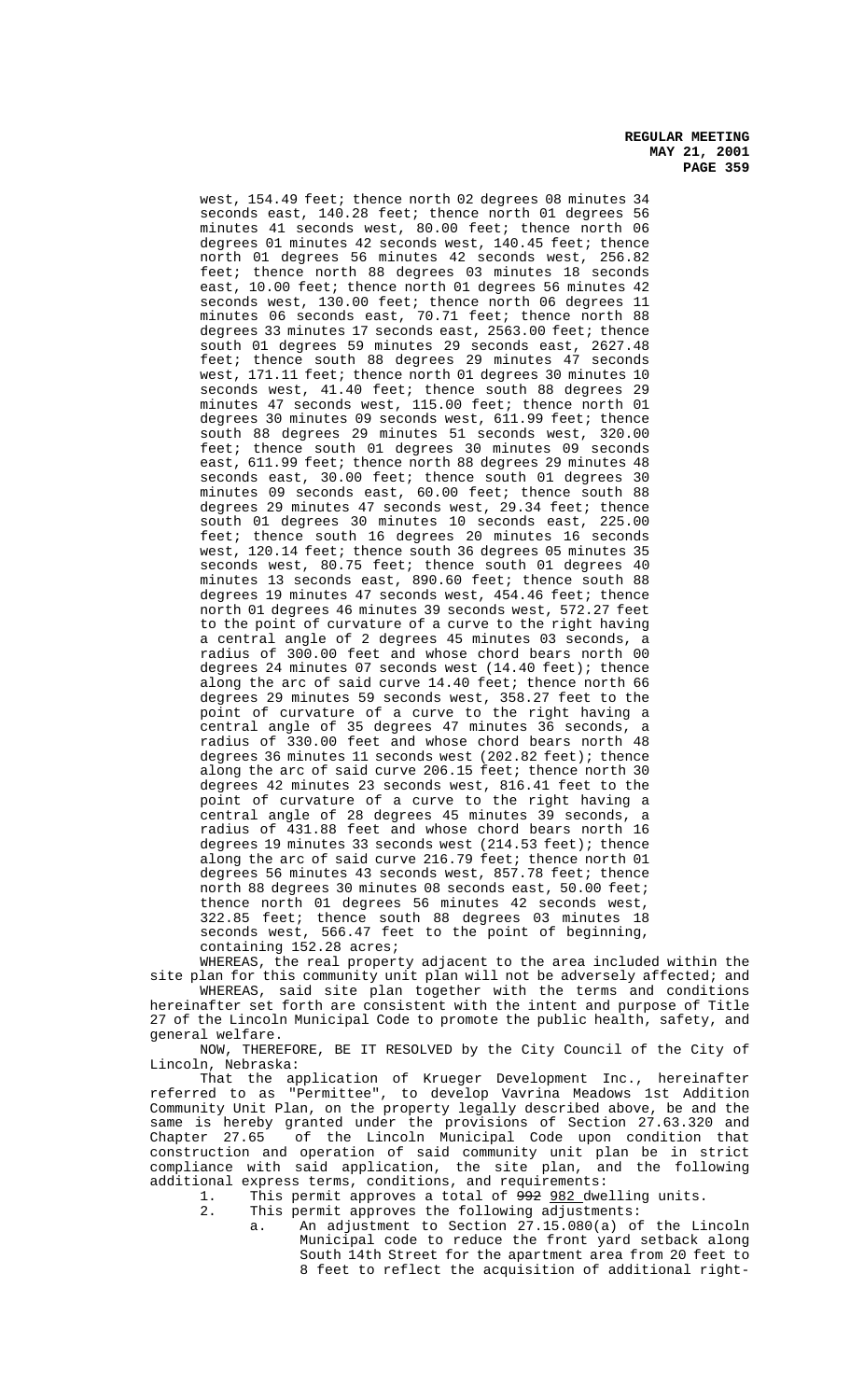of-way.

- b. An adjustment to Section 27.15.080(a) of the Lincoln Municipal Code to increase the building height from 35 feet to 38 feet in height for the apartment area at 19th and Yankee Hill Road.
- c. An adjustment to Title III Chapter 3.35 Section 1.1(B) of the City of Lincoln Design Standards relating to Design Standards for Community Unit Plans to increase the cluster density from 15 to  $23.6$   $22.3$  dwelling units per acre for the apartments at South 19th Street and Yankee Hill Road.
- d. An adjustment to Section 27.15.080(a) of the Lincoln Municipal Code to reduce the front yard, side and rear yard setbacks for the dwelling units west of South 16th Street for the main buildings and accessory units for the lots with access from the rear lot line.

3. a. Renumber 19th Street, south of Ryley Lane to 18th St. b. Renumber 22nd as 21st St.

- c. Change 21st St. to a non-numbered street name.
- d. Provide a non-numbered street name for 20th St., south of Scotch Pines Pass to the intersection with Ryley
- Lane.<br>Realign South 19th St. e. Realign South 19th St. to a location generally across from Executive Woods Drive as it intersects Yankee Hill Road approx. 1130 feet east of South 14th St. to the satisfaction of the Director of Planning and the Director of Public Works.
- f. Increase the setback of the apartments on the east end of the two lots designated as Lot 11, Block 21, and Lot 1, Block 22, on the preliminary plat for Vavrina Meadows 1st from 38 feet to 80 feet.
- g. Add a note prohibiting balconies on the east end of the apartments located on said Lot 11, Block 21 and Lot 1, Block 22.

 4.3. Before receiving building permits the Permittee must submit a permanent reproducible final site plan as approved.

 5.4. Before occupying this development all development and construction must conform to the approved plans.<br>6.5. All privately-owned improvements, inc

All privately-owned improvements, including landscaping, must be permanently maintained by the Permittee, its successors and assigns.<br>7.6. The site plan approved by this permit shall be the basis for

The site plan approved by this permit shall be the basis for all interpretations of setbacks, yards, locations of buildings, location of parking and circulation elements, and similar matters.

8.7. The terms, conditions, and requirements of this resolution shall be binding and obligatory upon the Permittee, its successors, and assigns. The building official shall report violations to the City Council which may revoke the special permit or take such other action as may be necessary to gain compliance.

9.<del>8.</del> The Permittee shall sign and return the City's letter of acceptance to the City Clerk within 30 days following approval of the special permit, provided, however, said 30-day period may be extended up to six months by administrative amendment. The City Clerk shall file a copy of the resolution approving the special permit and the letter of acceptance with the Register of Deeds, filing fees therefor to be paid in advance by the Permittee.

Re-Introduced by Jon Camp Seconded by Seng & carried by the following vote: AYES: Cook, Friendt, McRoy, Seng, Svoboda, Werner; NAYS: Camp.

# **ORDINANCES - 1ST & 2ND READING**

- CHANGE OF ZONE 3319 APPLICATION OF RICHARD AND ANN HUDSON FOR A CHANGE OF ZONE FROM AG AGRICULTURAL TO AGR AGRICULTURAL RESIDENTIAL ON PROPERTY GENERALLY LOCATED AT SOUTH 112TH STREET AND VAN DORN STREET. (IN CONNECTION W/01R-125)- CLERK read an ordinance, introduced by Coleen Seng, amending the Lincoln Zoning District Maps attached to and made a part of Title 27 of the Lincoln Municipal Code, as provided by Section 27.05.020 of the Lincoln Municipal Code, by changing the boundaries of the districts established and shown thereon, the first time.
- AMENDING CHAPTER 2.62 OF THE LINCOLN MUNICIPAL CODE RELATING TO THE POLICE AND FIRE PENSION PLAN - PLAN A TO ESTABLISH A DATE FOR COMMENCEMENT OF BENEFIT PAYMENTS; TO ESTABLISH LIMITATIONS UPON THE USE OF PLAN ASSETS; TO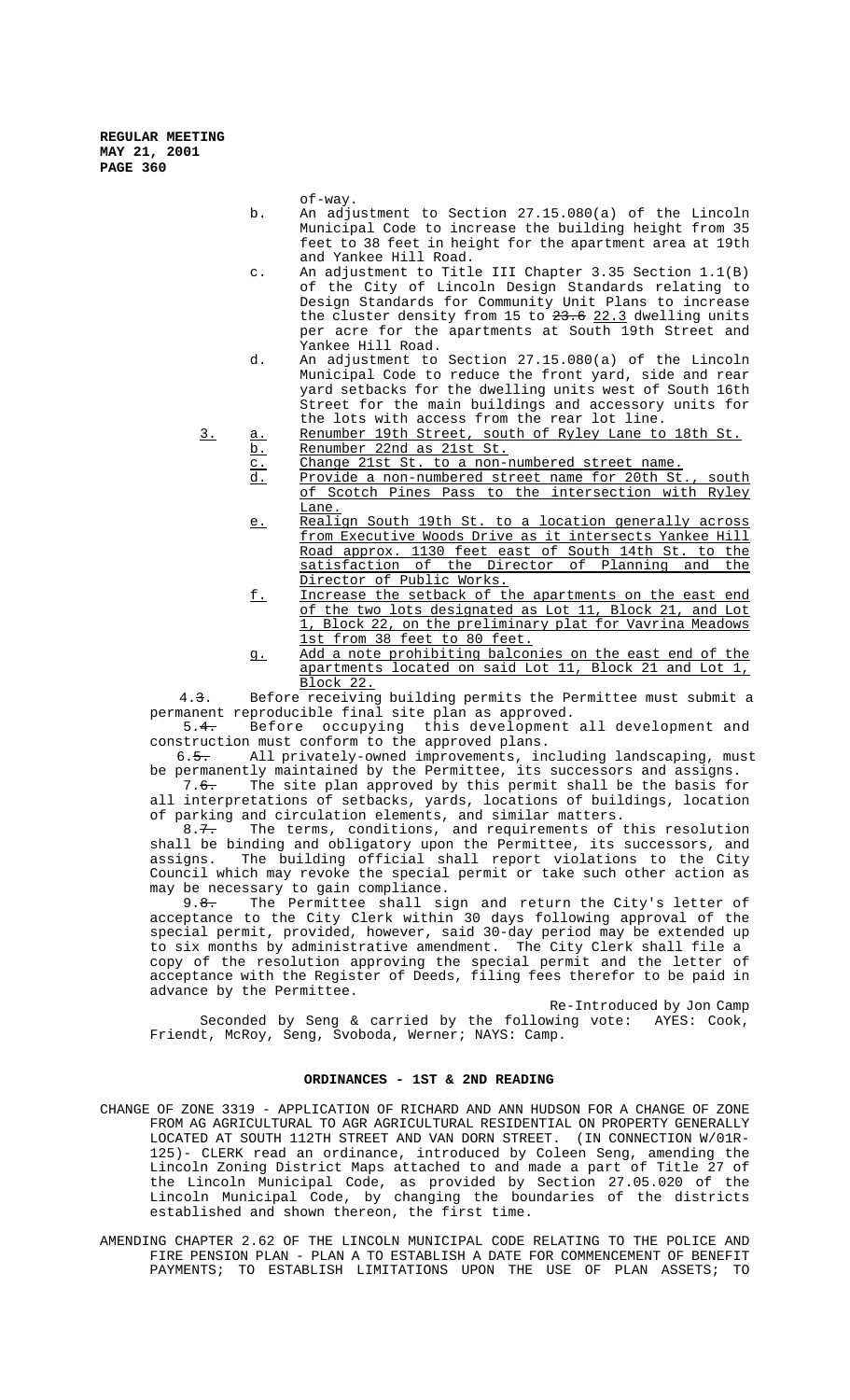ESTABLISH PROVISIONS FOR THE AMENDMENT, TERMINATION, AND DISCONTINUANCE OF THE PLAN; TO ESTABLISH THE CITY'S INTENTION THAT THE PLAN BE A QUALIFIED PLAN PURSUANT TO THE INTERNAL REVENUE SERVICE REQUIREMENTS - CLERK read an ordinance, introduced by Coleen Seng, amending Chapter 2.62 of the Lincoln Municipal Code relating to the Police and Fire Pension Plan - Plan A by amending Section 2.62.040 to establish a date for commencement of benefit payments; amending Section 2.62.180 to establish limitations upon the use of plan assets; adding a new section numbered 2.62.220 to establish provisions for the amendment, termination, and discontinuance of the Plan; adding a new section numbered 2.62.230 to establish the City's intention that the Plan be a qualified plan pursuant to the Internal Revenue Service Requirements; and repealing Sections 2.62.040 and 2.62.180 of the Lincoln Municipal Code as hitherto existing, the first time.

- AMENDING CHAPTER 2.65 OF THE LINCOLN MUNICIPAL CODE RELATING TO THE POLICE AND FIRE PENSION PLAN - PLAN B TO ESTABLISH A DATE FOR COMMENCEMENT OF BENEFIT PAYMENTS; TO ESTABLISH LIMITATIONS UPON THE USE OF PLAN ASSETS; TO ESTABLISH PROVISIONS FOR THE AMENDMENT, TERMINATION, AND DISCONTINUANCE OF THE PLAN; TO ESTABLISH THE CITY'S INTENTION THAT THE PLAN BE A QUALIFIED PLAN PURSUANT TO THE INTERNAL REVENUE SERVICE REQUIREMENTS - CLERK read an ordinance, introduced by Coleen Seng, amending Chapter 2.65 of the Lincoln Municipal Code relating to the Police and Fire Pension Plan - Plan B by amending Section 2.65.040 to establish a date for commencement of benefit payments; amending Section 2.65.180 to establish limitations upon the use of plan assets; adding a new section numbered 2.65.210 to establish provisions for the amendment, termination, and discontinuance of the Plan; adding a new section numbered 2.65.220 to establish the City's intention that the Plan be a qualified plan pursuant to the Internal Revenue Service Requirements; and repealing Sections 2.65.040 and 2.65.180 of the Lincoln Municipal Code as hitherto existing, the first time.
- AMENDING CHAPTER 2.66 OF THE LINCOLN MUNICIPAL CODE RELATING TO THE POLICE AND FIRE PENSION PLAN - PLAN C TO ESTABLISH A DATE FOR COMMENCEMENT OF BENEFIT PAYMENTS; TO ESTABLISH LIMITATIONS UPON THE USE OF PLAN ASSETS; TO ESTABLISH PROVISIONS FOR THE AMENDMENT, TERMINATION, AND DISCONTINUANCE OF THE PLAN; TO ESTABLISH THE CITY'S INTENTION THAT THE PLAN BE A QUALIFIED PLAN PURSUANT TO THE INTERNAL REVENUE SERVICE REQUIREMENTS - CLERK read an ordinance, introduced by Coleen Seng, amending Chapter 2.66 of the Lincoln Municipal Code relating to the Police and Fire Pension Plan - Plan C by amending Section 2.66.040 to establish a date for commencement of benefit payments; amending Section 2.66.140 to establish limitations upon the use of plan assets; adding a new section numbered 2.66.190 to establish provisions for the amendment, termination, and discontinuance of the Plan; adding a new section numbered 2.66.200 to establish the City's intention that the Plan be a qualified plan pursuant to the Internal Revenue Service Requirements; and repealing Sections 2.66.040 and 2.66.140 of the Lincoln Municipal Code as hitherto existing, the first time.
- VACATING A PORTION OF SOUTH 16TH STREET FROM THE NORTH LINE OF LAKE STREET TO THE SOUTH LINE OF THE PREVIOUSLY VACATED SOUTH 16TH STREET - CLERK read an ordinance, introduced by Coleen Seng, vacating a portion of South 16th Street, and retaining title thereto in the City of Lincoln, Lancaster County, Nebraska, the first time.
- AMENDING SECTION 10.06.120 OF THE LINCOLN MUNICIPAL CODE TO INCREASE NON-MOVING TICKET FINES AND ADMINISTRATIVE FEES FOR TRAFFIC VIOLATIONS - CLERK read an ordinance, introduced by Coleen Seng, amending Section 10.06.120 of the Lincoln Municipal Code to increase non-moving ticket fines and administrative fees for traffic violations; and repealing Section 10.06.120 of the Lincoln Municipal Code as hitherto existing, the first time.
- CREATING ALLEY PAVING DISTRICT NO. 361 IN THE EAST-WEST ALLEY, FROM BALLARD TO MORRILL, 62ND TO 63RD STREET - CLERK read an ordinance, introduced by Annette McRoy, creating Alley Paving District No. 361, defining the limits thereof, establishing the width of the roadway to be paved and the width of the grading to be done, providing for the curbing, guttering, and relaying of sidewalks, providing for the payment of the cost thereof, designating the property to be benefitted, providing for the acquisition of easements and additional right-of way, if necessary, and repealing all ordinances or parts of ordinances in conflict herewith, for the second time.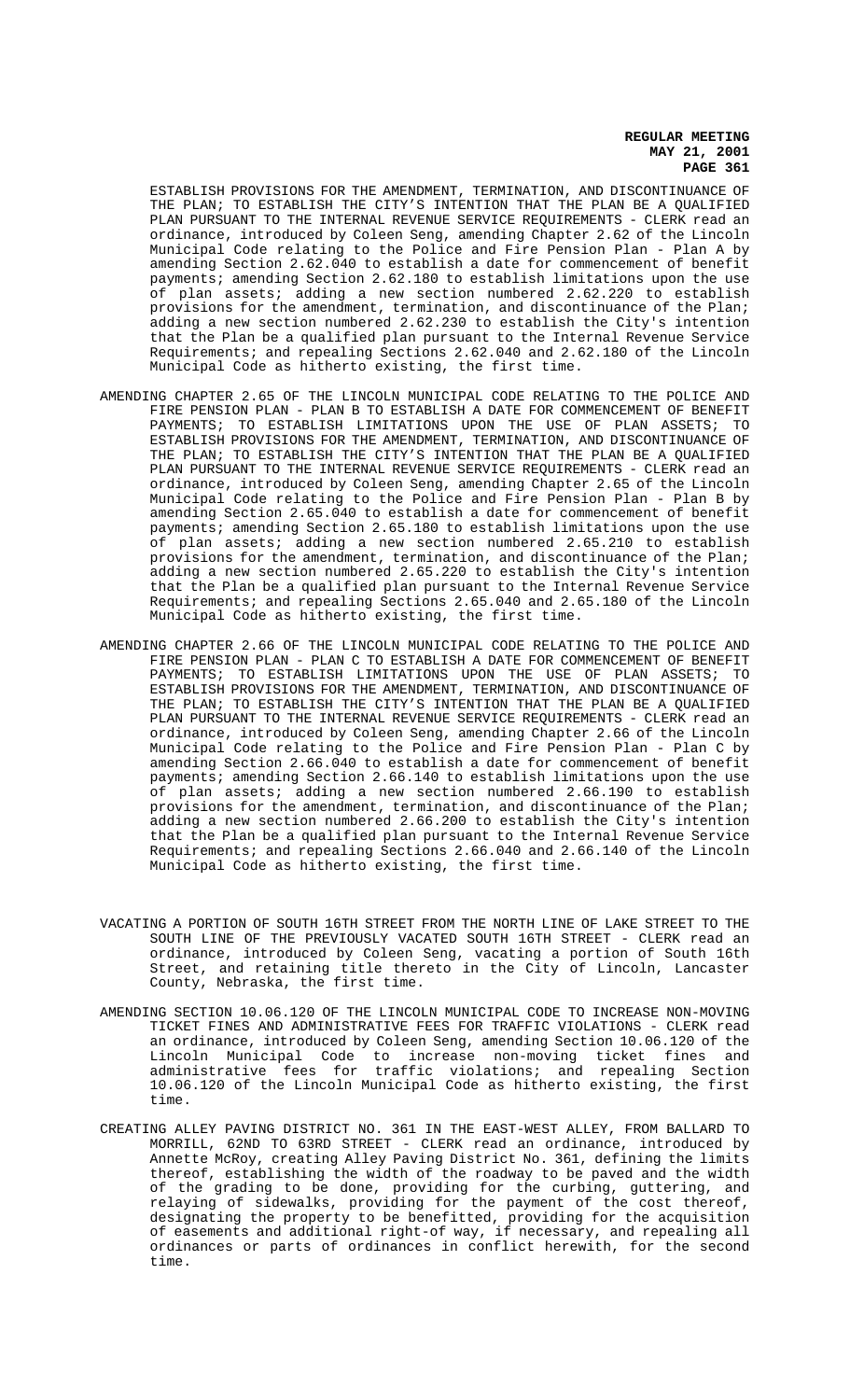- CREATING PAVING DISTRICT NO. 2621 IN 7TH STREET FROM O TO N STREETS PRIOR to reading:
- COOK Moved to delay action & Public Hearing on Bill No. 01-79 for two weeks to June 4, 2001.
- Seconded by Seng & carried by the following vote: AYES: Camp, Cook, Friendt, McRoy, Seng, Svoboda, Werner; NAYS: None.
- CLERK Read an ordinance, introduced by Annette McRoy, creating Paving District No. 2621, defining the limits thereof, establishing the width of the roadway to be paved and the width of the grading to be done, providing for the curbing, guttering, and relaying of sidewalks, providing for the payment of the cost thereof, designating the property to be benefitted, providing for the acquisition of easements and additional right-of-way, if necessary, and repealing all ordinances or parts of ordinances in conflict herewith, the second time.
- CHANGE OF ZONE 3322 AMENDING TITLE 27 OF THE LINCOLN MUNICIPAL CODE TO CHANGE "CITY DATA" AND "CITY DATUM" TO "NAVD 1988" TO MAKE THE ZONING ORDINANCE CONSISTENT WITH TITLE 26, AND LAND SUBDIVISION ORDINANCE - CLERK read an ordinance, introduced by Annette McRoy, amending Sections 27.27.080, 27.28.090, 27.31.100, 27.37.070, 27.51.100, 27.58.060, 27.60.035, 27.65.070 and 27.70.050 of the Lincoln Municipal Code to change "city data" and "city datum" to "NAVD 1988" and to make the Zoning Ordinance consistent with Title 26, the Land Subdivision Ordinance; and repealing Sections 27.27.080, 27.28.090, 27.31.100, 27.37.070, 27.51.100, 27.58.060, 27.60,035, 27.65.070, and 27.70.050 of the Lincoln Municipal Code as hitherto existing, the second time.

# **MISCELLANEOUS BUSINESS**

### **PENDING LIST -**

AMENDING SEC. 5.04.060 OF THE LMC TO PROHIBIT ISSUANCE OF SDL'S FOR SALE OF LIQUOR TO THE GENERAL PUBLIC IN THE DOWNTOWN AREA ON HOME FOOTBALL GAME DAYS. (8/25/97 - AMENDED; PLACED ON PENDING) - CLERK requested Bill 97- 122 to be Indefinitely Postponed.

COOK So moved.

Seconded by Seng & carried by the following vote: AYES: Camp, Cook, Friendt, McRoy, Seng, Svoboda, Werner; NAYS: None.

The ordinance, having been **Indefinitely Postponed**, was assigned File **#38-4360**, & was placed on file in the Office of the City Clerk.